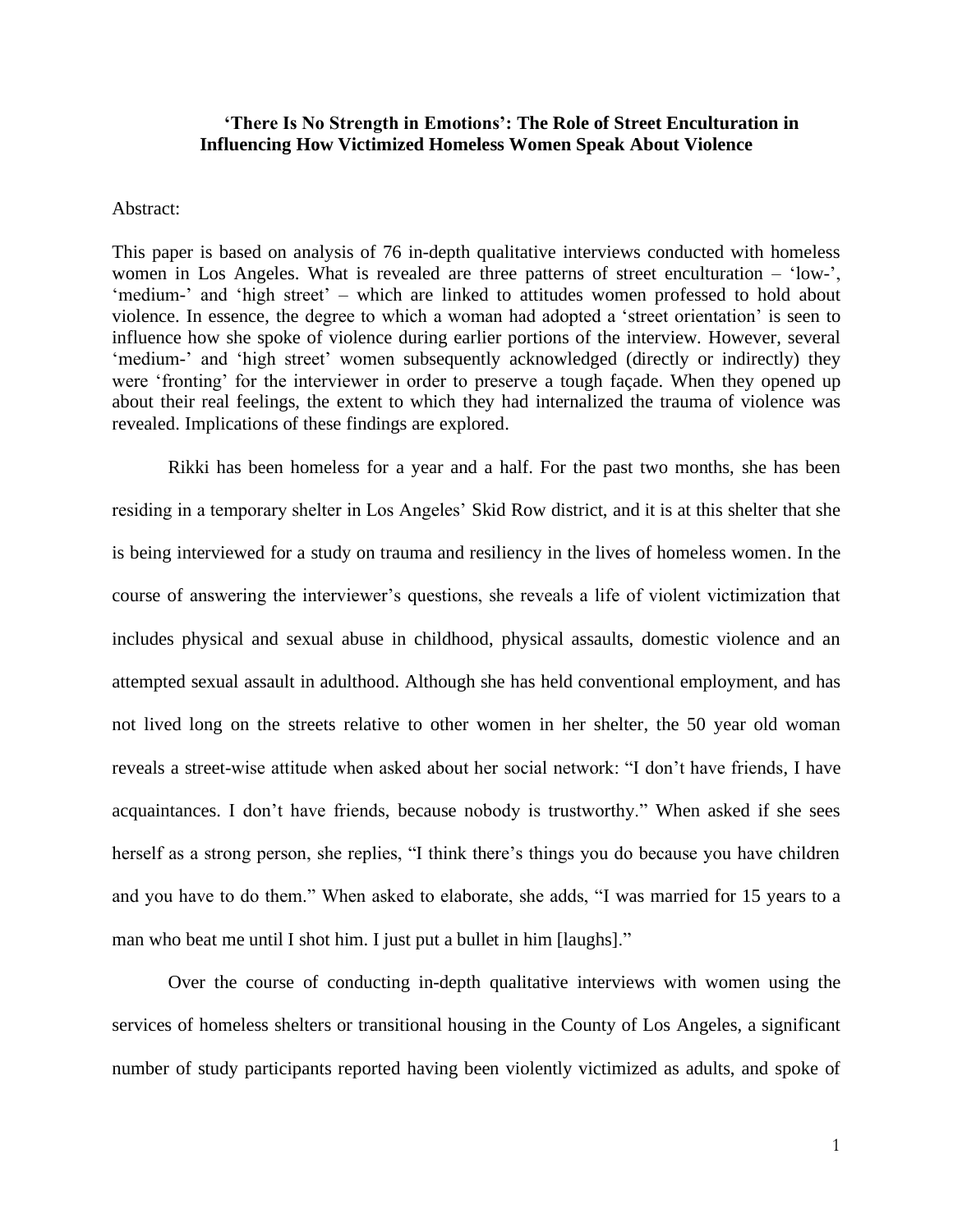their attempts to cope with the aftermath of violence. In doing so, seventy-six of these participants also displayed varying attitudes towards violence – the violence they had experienced as victims, the violence they witnessed living on the street, and/or the violence some had themselves engaged in against others. Understanding the representation of these attitudes, and their social meaning, is the goal of the present study.

Analysis of the seventy-six (n=76) interviews reveals three patterns of street enculturation among participants that are termed here 'low street', 'medium street' and 'high street.' In analyzing these patterns it was found that the degree to which a woman had adopted a 'street orientation' – that is the culturally rooted values, beliefs, attitudes and postures typically associated with street subcultures – was associated with how she spoke of violence during earlier phases of the interview. To illustrate, 'low street' women often presented themselves as being nonviolent and spoke of abhorring the violence they saw on the street. By way of contrast, 'high street' evinced a tough demeanour, casually referring to both the violence they had experienced, as well as the violence some had perpetrated against others. 'Medium street women' varied in their expressed attitudes toward violence: some evinced dislike and/or disgust of violent behaviours; others presented tough personas and demonstrated street-wise attitudes toward the use of violence.

The relationship between street enculturation and attitudes toward violence is not, however, so simple or so straightforward. Not only was there some variability in attitudes towards violence expressed by women in different enculturation groups, but in later phases of the interview, several of the 'medium-' and 'high street' women revealed they were 'fronting' for the interviewer. In other words, when they initially spoke of violence, they do so in a casual, dismissive way in order to preserve the tough façade that is a constituent element of one's street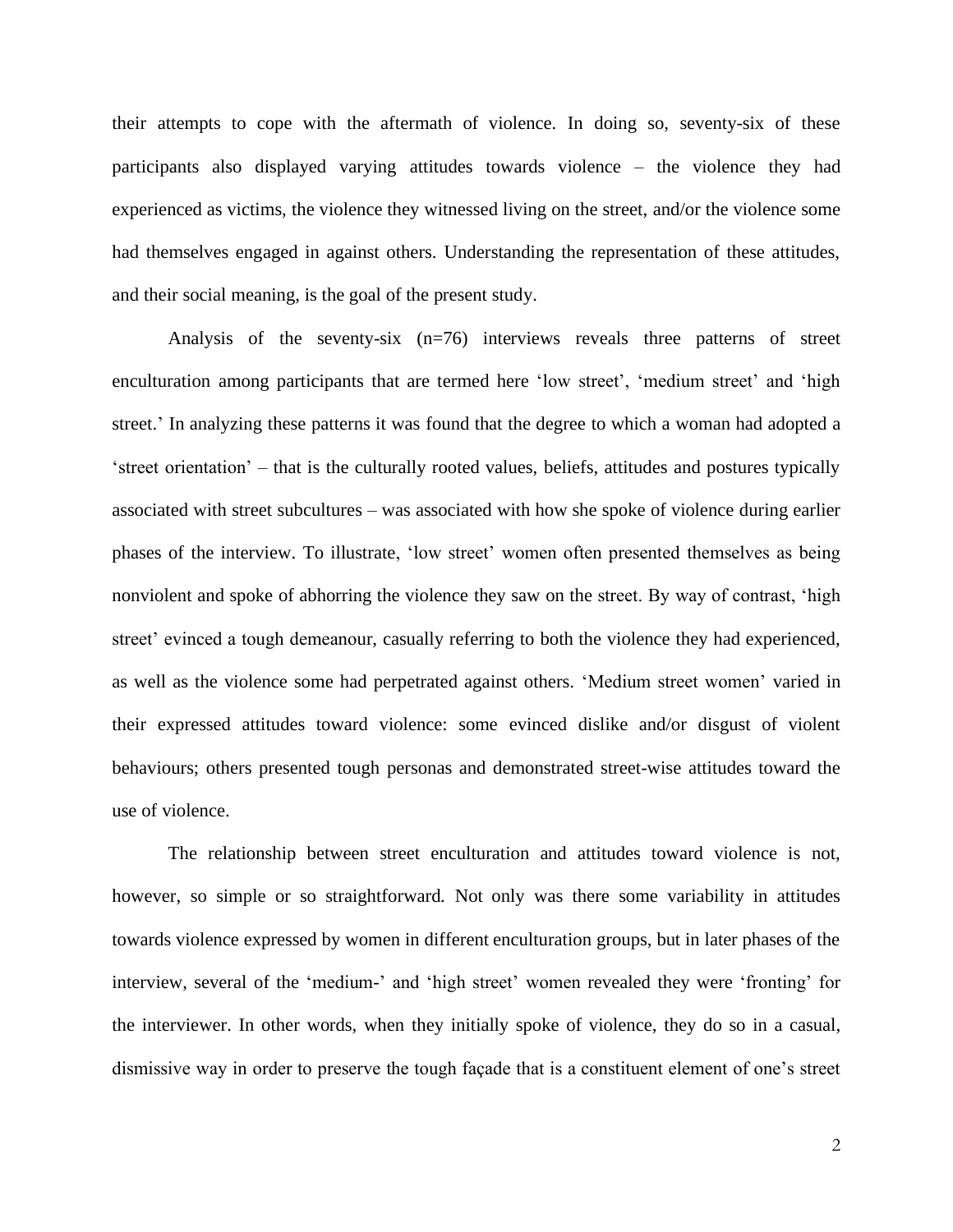persona. However, when the majority began to open up about their real feelings later in the interview, the extent to which they had internalized the trauma of violence became evident. The implications of these findings for both research and social work practises with members of this group are explored in the paper's concluding section.

### **The Street**

'The street' is both a physical space and a subculture. Within the sociological literature, the term has been used to refer to impoverished inner-city neighbourhoods within which a particular set of values is seen to predominate. These values are embedded within an informal set of prescriptive norms for regulating residents' conduct, norms employed in order to reduce the threat of violence (Jacobs and Wright 1999; Anderson 1999). According to Elijah Anderson (1999), the key elements of the 'code of the street' are *independence*, *toughness* and *violence*, each of which is sought in pursuit of the larger cultural goal of achieving social capital in the form of *respect* (see also Mullins and Cardwell-Mullins 2006). Respect is highly privileged within street communities because it is used to stave off others' attempts at violently challenging for status and group domination. To achieve respect, one must campaign for it by developing a reputation for physical and mental toughness, as evidenced by a lack of fear of violence and the willingness to use violence as a means of proactively preventing victimization (Anderson 1994, 1999). Failing to respond to even the most minor of slights – whether real or perceived – can mark one as an appropriate target for victimization (Mullins, Wright and Jacobs 2004). Thus, individuals who live the Code fight for self-preservation and/or *front* – that is, enact "tough, disaffected presentations of self" with the hope of staving off would-be challengers (Froyum 2013: 39).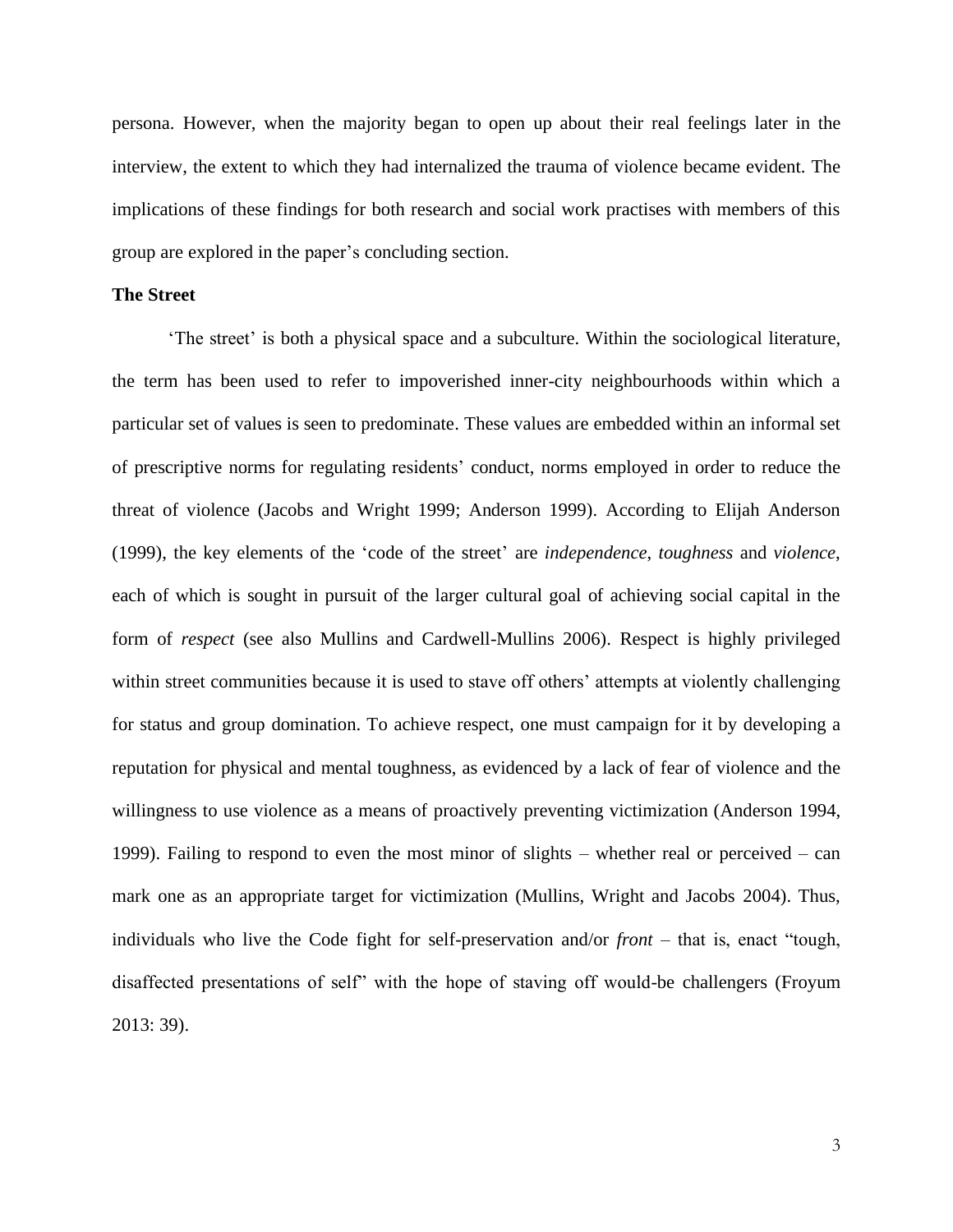To the extent that the street and its value set embody a form of hegemonic masculinity that privileges ritualized displays of masculine toughness and violence (Anderson 1999; Dance 2002; Messerschmidt 2000; Mullins and Cardwell-Mullins 2006), it represents "the quintessential male space" (Wardhaugh (1999: 104). So, how do women exist within such spaces? Anderson (1999), writing of the young women encountered in the inner-city of Philadelphia, paints a portrait of male domination and female subordination within which females accrue respect through their attachment to males and/or through bearing children. Anderson is hardly alone in this view: the fact of female oppression within street cultures has been supported by research on street norms conducted by other scholars (Maher and Daly 1997; Maher, Dunlap, Johsnon et al. 1996; Miller 1998, 2001; Mullins and Cardwell-Mullins 2006). Further, the extent to which this form of hegemonic masculinity dominates in the lives of women living in street-based communities can simply be seen by looking at the high rates of violent victimization experienced by homeless women once they enter this domain of male privilege (author cite; Hudson, Wright, Bhattacharya et al. 2010; Jasinski, Wesely, Wright et al. 2010). Writing of victimized homeless women in Florida, Jana Jasinski and her colleagues (2010: 66) state, "they learned that they lived in a dangerous world, and if they did not protect themselves, no one else would."

A sizeable literature on the experience of impoverished inner-city girls and young women has documented both their adoption of street values (Brookman, Bennett, Hochstetler et al. 2011; Jones 2008; Maher and Daly 1996; Miller 1998; Nowacki 2012), and the expression of these values through aggression aimed at garnering respect (Jones 2004, 2008; Maher et al. 1996). In their study of women in the street-level drug trade – a highly gendered area of the illegal economy within which masculinist values clearly predominate – Maher and Daly (1996: 477)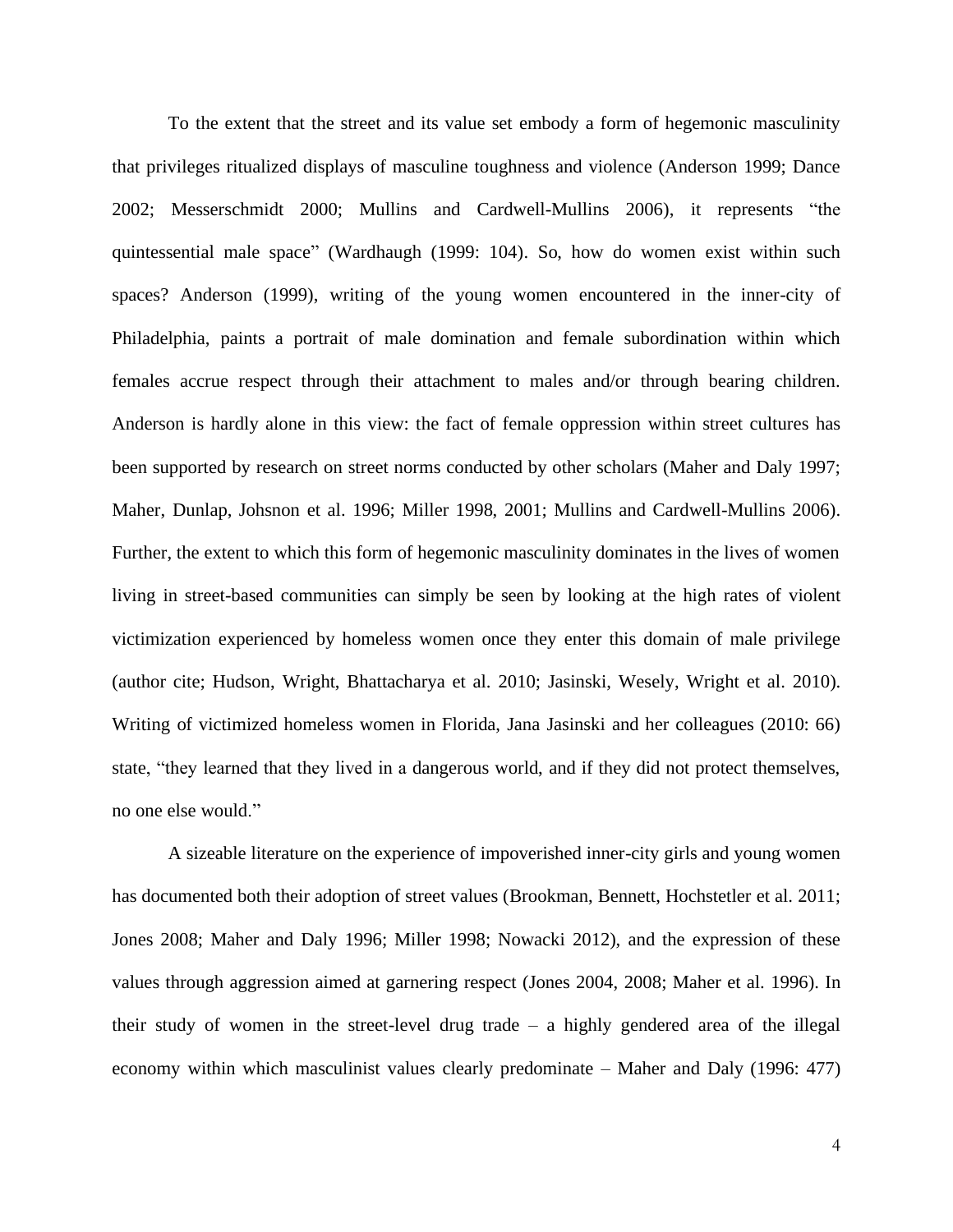note that women had to project a "street persona … [as] a necessary survival strategy" (see also Grundetjern and Sandberg, 2012). However, less is known of how homeless women in streetbased communities, a more heterogeneous group, negotiate street norms in order to protect themselves from victimization, or the extent to which they are willing to engage in behaviours associated with the Code (ie. fronting and/or engaging in acts of violence). In a prior study, a handful of homeless women stated they were willing to engage in acts of instrumental violence, explicitly acknowledging that this willingness was predicated on the culturally-rooted belief that one needs to develop a tough 'street rep' as a shield against possible predatory acts (author cite). While offering some insight into this phenomenon, this earlier work reveals little in terms of differences in levels of street enculturation and how such variations might affect how women speak of violence. The little we do know about homeless women's use of fronting is that it hides how some women in this community really feel about violence and their experiences of it (author cite). The present paper is an attempt at exploring this issue in more detail in order to improve our understanding of how violence, and the street norms surrounding it, impact on the lives of homeless women.

#### **Method of inquiry**

This paper is drawn from a study conducted by my research team of issues related to trauma and resiliency in the lives of homeless women. For this project, two hundred and one (n=201) in-depth qualitative interviews were conducted with women using the services of either a homeless shelter or transitional housing in the County of Los Angeles. Seventy-six of these interviews were selected for the analysis that informs the present paper, on the basis of the fact that each of the relevant participants, through discussion of their own victimization (intimate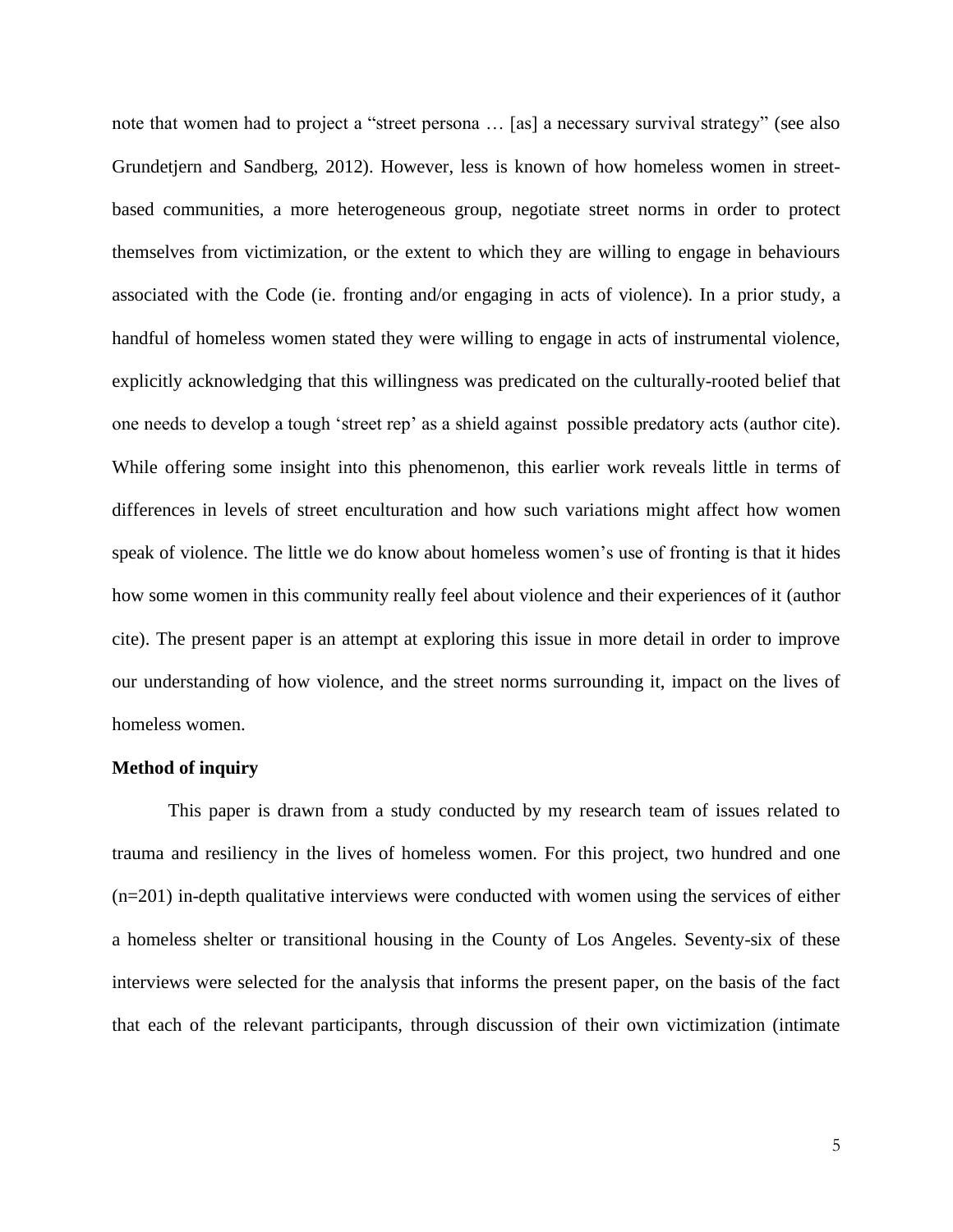partner violence, physical assault, sexual assault and/or witnessing significant violence) expressed thoughts, feelings and/or attitudes towards violence with the interviewer.

### *Data collection*

To locate potential research participants, a non-probability sample was developed consisting of the maximum number of shelters and transitional housing programs that work with homeless women in Los Angeles. These organizations were approached to see if they would agree to participate in the study by facilitating access to their clients. In total, eight agencies agreed. All individuals who agreed to be interviewed at these sites were self-selected – that is, after being briefed on the study and its purposes, each person chose whether they wished to participate and then approached one of the interviewers<sup>iii</sup>. Criteria for inclusion were: 1. a minimum age of 18 years; 2. using the services of the selected agency, and; 3. appeared to be capable of providing informed consentiii.

On average, interviews were typically of 40 minutes duration and were conducted using an interview guide. The interview guide consisted of questions related to six key areas: a) basic demographic information; b) traumatic events over the life course; c) participant selfidentification as 'strong', 'weak' 'in between'; d) resiliency determinants (personality characteristics); e) resiliency processes (coping skills) and; f) suggestions for services. The bulk of the material presented in this paper is drawn from answers provided to questions on experiences of trauma over the life course. In this section of the interview, participants were asked a series of questions about various forms of trauma they may have experienced over their life course. In relation to violence during adulthood, women were asked if they had ever experienced intimate partner violence, physical assault from a non-partner, sexual assault and/or observed one or more incidents of serious physical violence (beatings, stabbings, shootings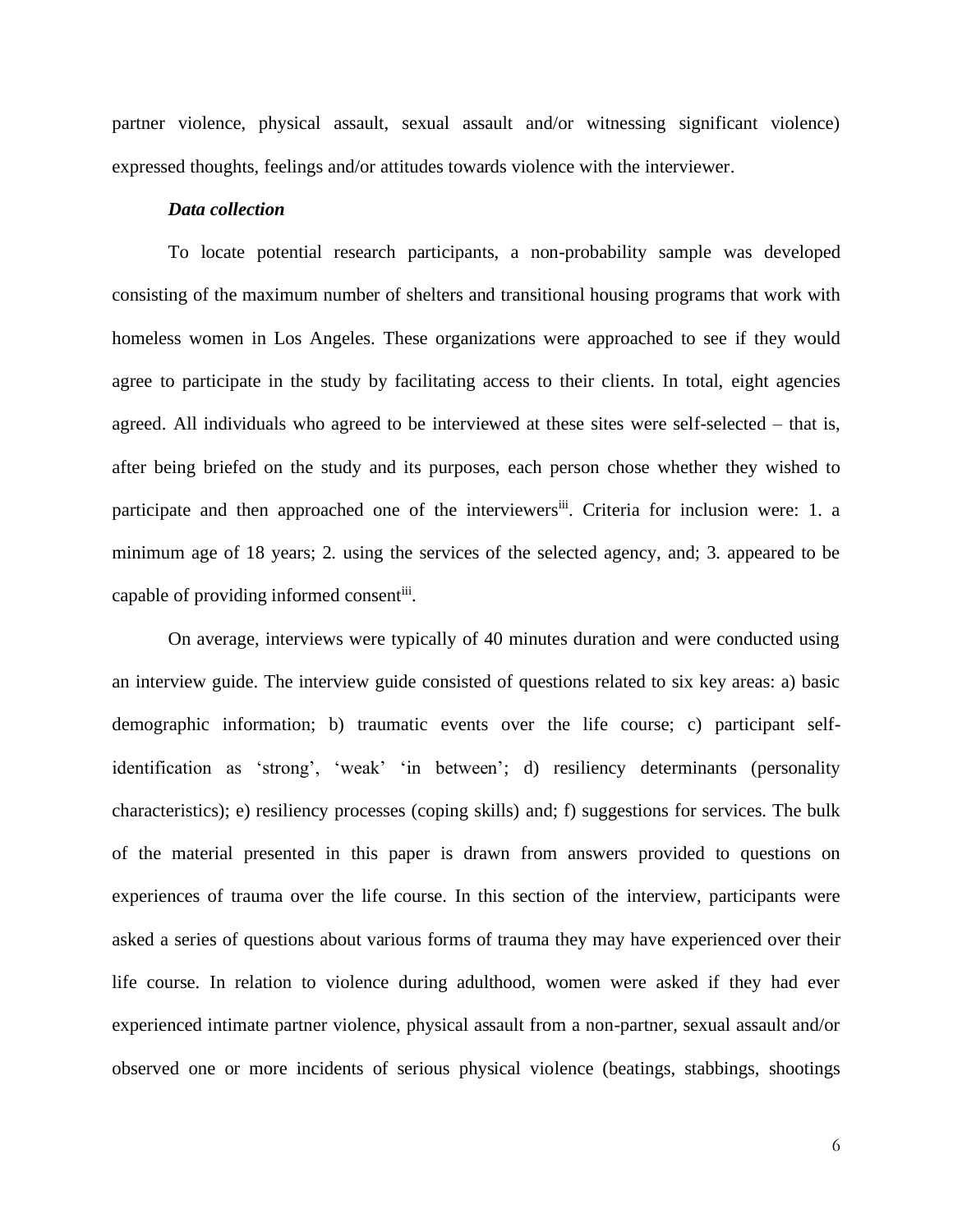and/or other attacks aimed at inflicting bodily harm). They were also asked about other potentially traumatic experiences, including incarceration, loss of loved ones, child custody issues and so on.

#### *Data analysis*

To code and analyze the data collected, thematic analysis was employed (Braun and Clarke 2006). In the first stages of coding, an inductive approach was used. First, participant responses, as indicated by an interviewer on the interview guide, were coded. This first coding step resulted in a data set that provided basic information regarding demographic factors (a woman's age, length of current homelessness), types of trauma experienced, coping skills used and so on. These results were subsequently verified against transcripts of the interviews, which had been audio recorded with participants' consent. To develop a set of thematic codes from the interviews, transcripts were read and notes taken on potentially interesting themes. It was during this step of the process that the possibility of a relationship between levels of street enculturation and the different ways in which women spoke of violence first emerged. To explore this potential relationship, I turned to the relevant research literature. In doing so, a series of sub-themes emerged that formed the basis of the codes used during the second stage of coding.

#### **Table 1: Sub-themes used in coding for the theme of 'street orientation'**

After coding individual responses<sup>iv</sup> across the 8 items above, participants were placed into one of three groups based on levels of street enculturation: 'low street,' 'medium street,' 'high street' on the basis of a scoring system. Zero or low involvement on an item was indicated with a 1, some involvement with a 2, and significant involvement was rated a 3. For example,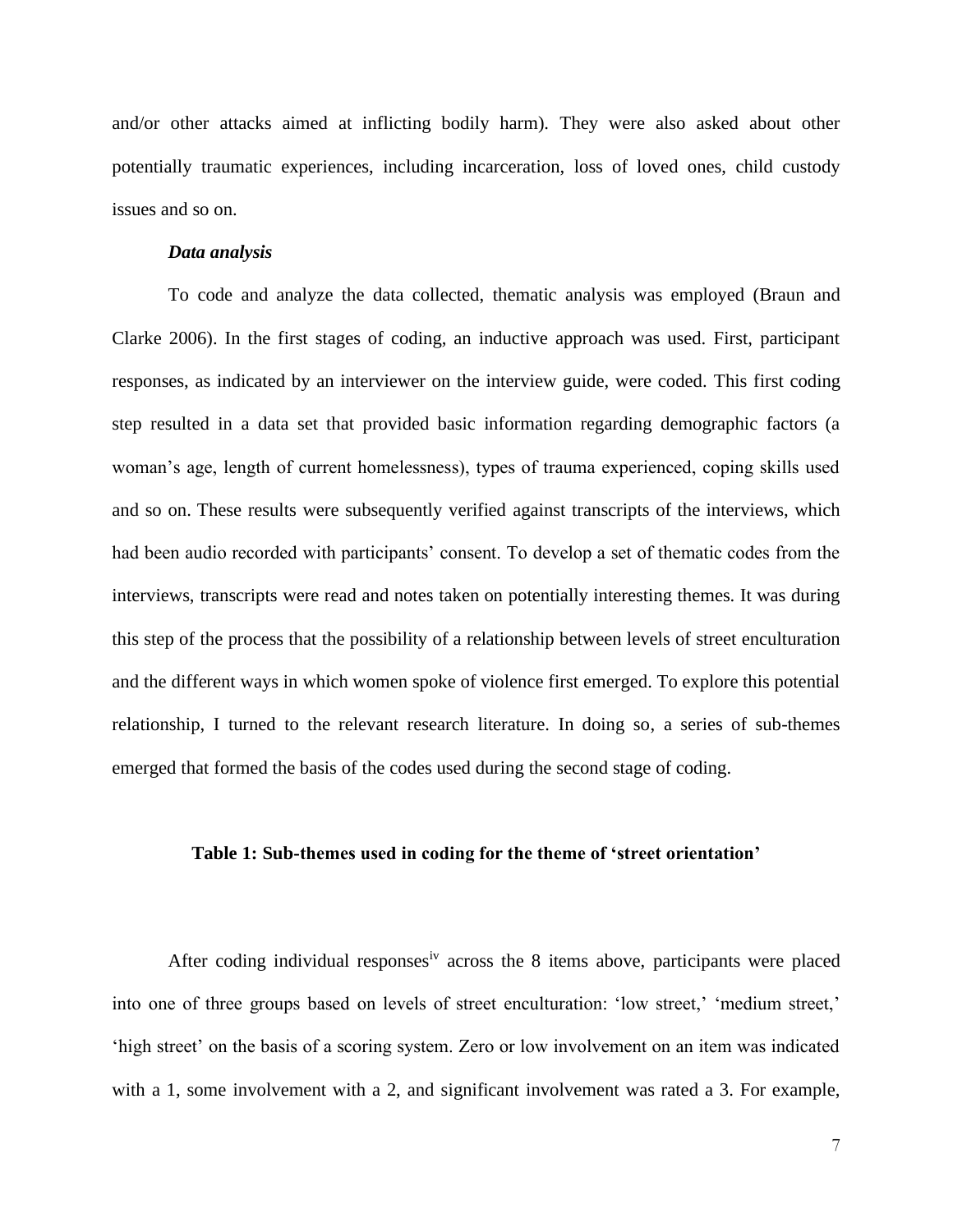under 'gang participation', if a participant had had no interaction with gang activity, she received a 1 under this item. If she was gang affiliated (through a male partner or friends) but was not a gang member herself, she received a score of 2. If she was or had been a gang member herself, she received a 3 on this item. To further illustrate, in relation to the sub-theme of imprisonment, a woman who had never been in a custodial setting received a score of 1, a woman who had been in a municipal lock-up or county jail received a 2, and females who had been incarcerated in a state or federal penitentiary received a 3. Women whose overall score across each of the 8 items was 8-13 were categorized as 'low street,' women with a score of 14-18 as 'medium street,' and those with a score of 19-24 were treated as having a high level of street enculturation ('high street').

### **Sample description**

Each of the women represented in this paper had experienced at least one form of violent victimization during adulthood. As can be seen in Table 2 below, thirty-one women had been physically assaulted (n=31), fifty-one had been a victim of intimate partner violence (IPV) (n=51), and thirty-eight (n=38) reported one or more episodes of sexual assault. A majority of the women (n=39) also stated they had observed one or more incidents of serious physical violence as adults. It is also worth noting that approximately 42% of respondents (n=32) reported having experienced two or more forms of violent victimization in adulthood.

### **Table 2: Violent victimization**

Participant ages ranged from 21 to 70, with the mean age of participants being 47.0 years. Most (n=47) had been homeless more than once.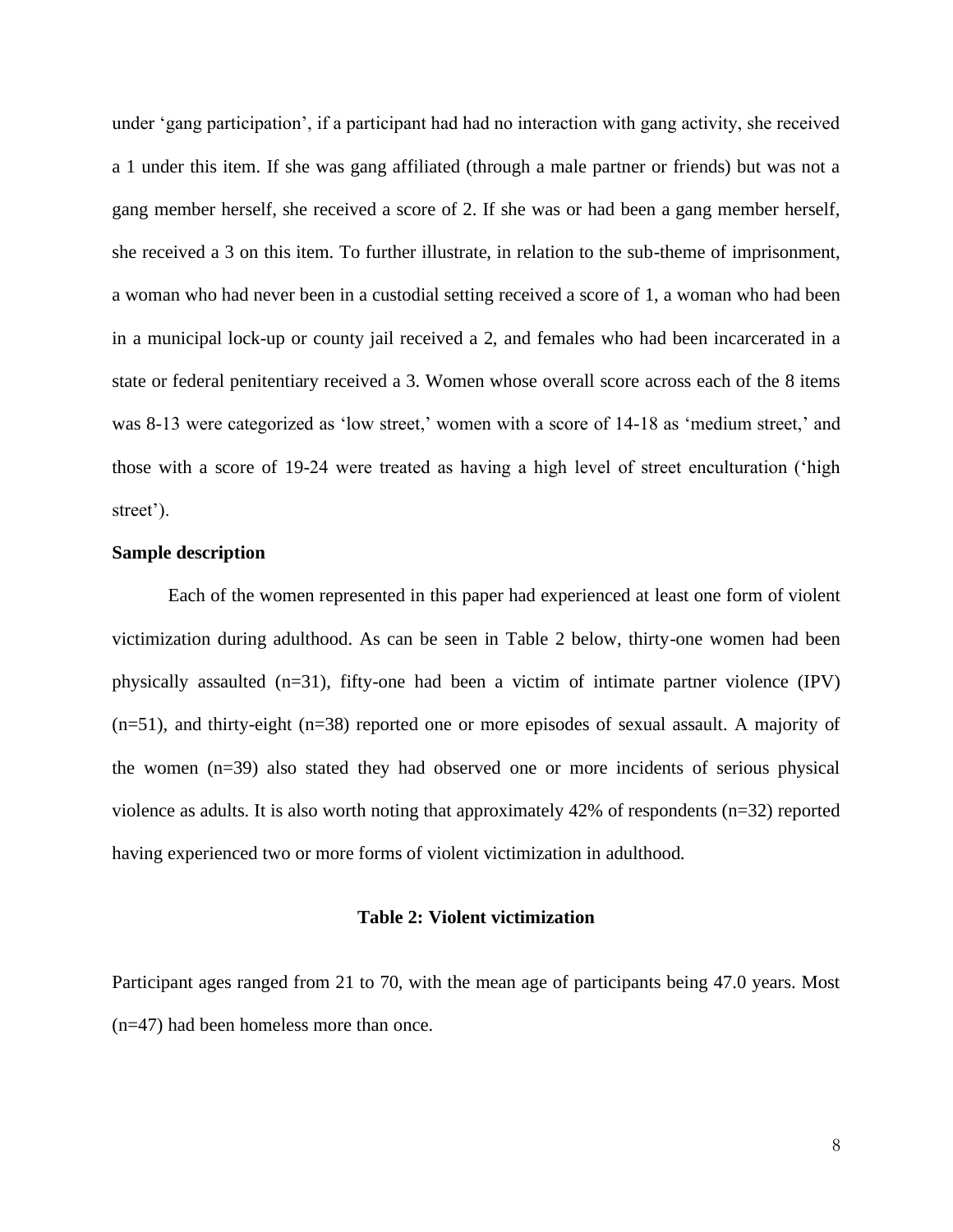In relation to factors associated with levels of street entrenchment, Table 3 below provides an overview of how many of the respondent answers fell within each of the identified categories.

### **Table 3: Street entrenchment variables**

To reiterate, individual women were scored from 1 to 3 on each of these categories and those with an overall score of 8-13 were categorized as 'low street,' those who received 14-18 as 'medium street,' 19-24 as 'high street'.

#### **Table 4. Participant levels of street entrenchment**

As can be seen in Table 4 above, thirty-three (n=33) women were scored as 'low street.' These were typically individuals who were newly homeless (less than a year), had never had prior experiences of homelessness or other exposure to street cultures, whose social networks were with family and non-street associated friends, who had never been arrested and who did not partake of street-based activities (such as engaging in street-based forms of subsistence). Several of the women in this group emphasized the fact their present state of homelessness was as a direct result of the faltering U.S. economy and an inability to secure permanent employment. Individuals within this group typically deplored the use of violence, were openly fearful of 'the streets' and willingly acknowledged feeling traumatized by their experiences of victimization.

Based on their scores, twenty-nine (n=29) women were placed within the 'medium street' category. This group included individuals whose length of current homelessness was generally one to three years, who been homeless on at least one prior occasion, had some exposure to street culture through friends and associates, had been jailed (county jail or municipal lockup) and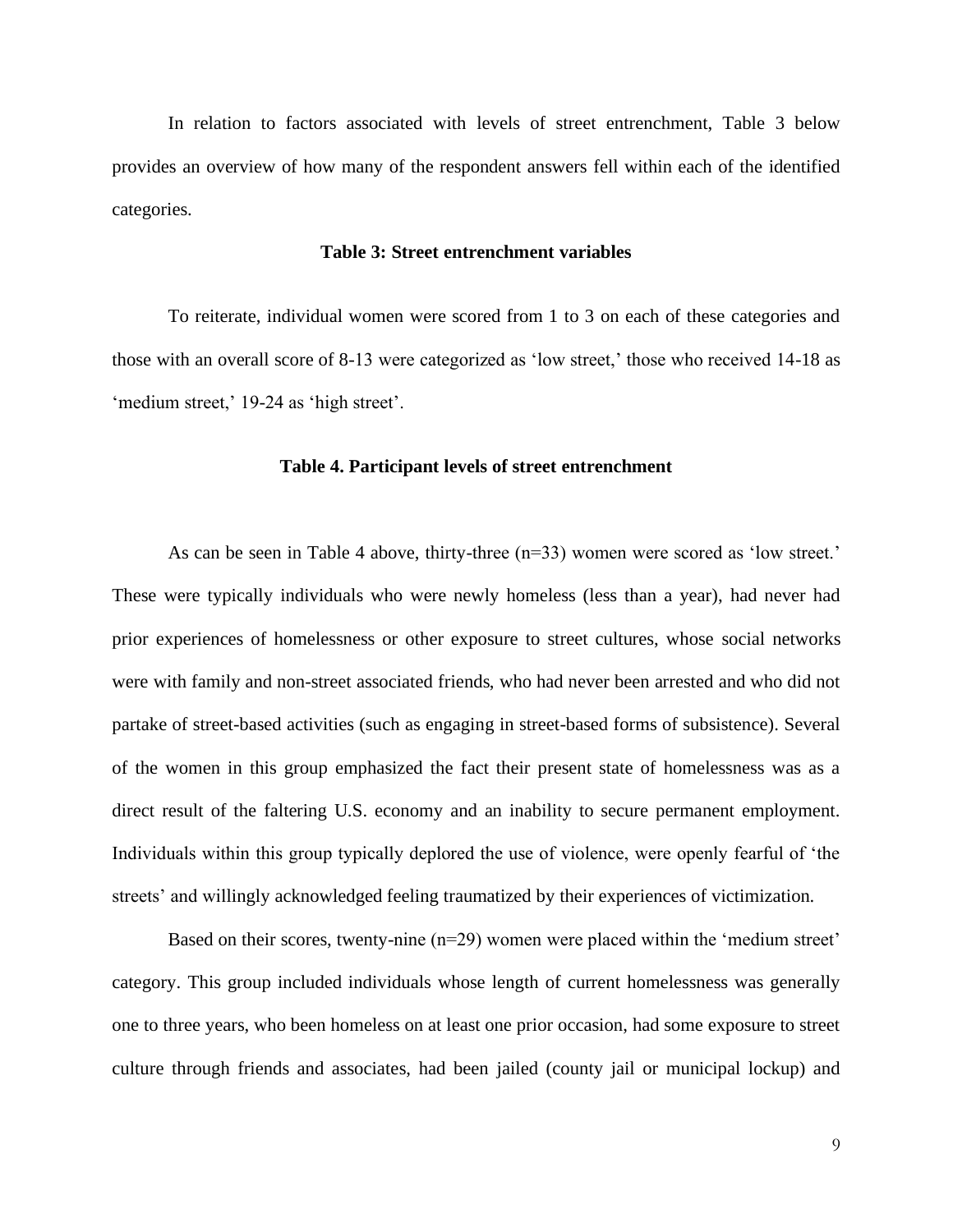engaged in some street-based activities (such as subsistence activities like panhandling). Women categorized as having medium levels of street involvement varied in terms of their presentation of self. Some readily presented a tough street persona, whereas others looked down upon those who did or otherwise distanced themselves from street norms.

Fourteen women  $(n=14)$  received scores that resulted in placement within the 'high street' category. To illustrate, these were typically participants who had had multiple episodes of homelessness over several years and, as a result, whose social network was tied to the local street culture. They were also individuals who had subsisted in the underground economy by performing illegal activities (drug dealing, prostitution and robbery) and therefore had criminal histories that included not only stints in county jail, but also periods of incarceration in state penitentiaries. For example, one woman stated her previous occupation as: "a meth dealer [laughs]." Another was in and out of prison on multiple occasions because, "I sold crack cocaine. Quantities of it." The majority in this group also 'partied', using both drugs and alcohol. A few were on the fringes of street gang activity and others participated directly. One woman was in a long-term relationship with an enforcer with the Mexican Mafia; another was raised in the family of a notorious leader of the Crips. Early in interviews, these women presented tough exteriors, evincing attitudes through words or actions that suggested they held street-based views of violence and accepted its use as a normal fact of street life.

### **Attitudes toward violence**

As noted, participants were asked a series of open-ended questions about traumatic experiences and their coping styles/strategies. These interviews were often far-ranging and frequently provided detailed insights into participants' thoughts and feelings about witnessing,

10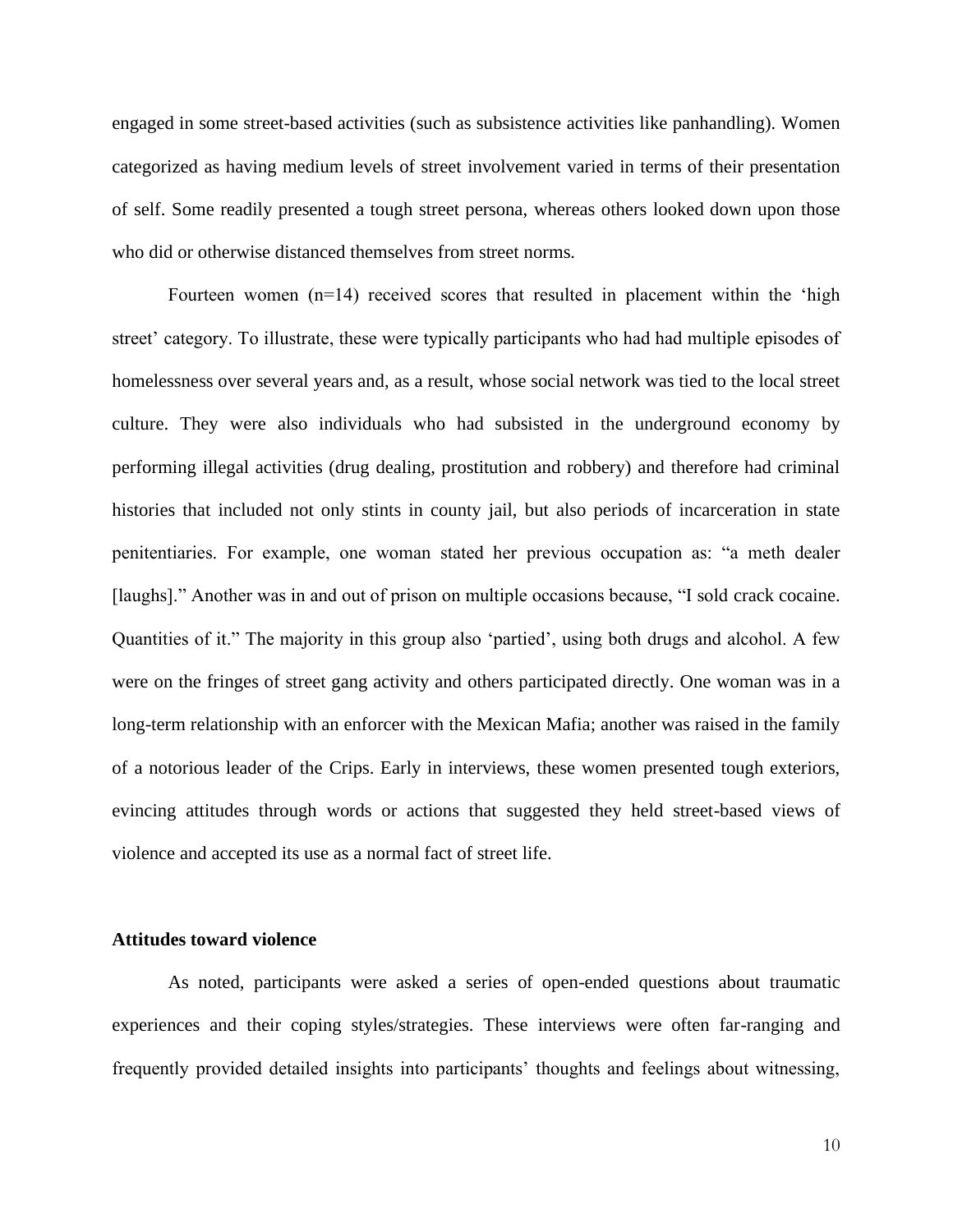experiencing and engaging in acts of violence. As a result, it was possible to identify three subthemes related to attitudes towards violence and to code respondent comments and behaviours accordingly. These sub-themes (discussed in more detail below) were: 1. non-violence; 2. violence-accepting, and; 3. violence-enacting.

# **Table 5. Low street attitudes**

As can be seen in Table 5 above, the majority of women (n=31) categorized as 'low street' presented themselves as non-violent in both attitude and behaviour. Some spoke directly to the issue of their belief in non-violence. For example, one woman, a victim of sexual assault, referenced pacifist beliefs in describing how she was finding it difficult to cope with the stresses of life in the shelter: "I don't want to snap," she explained, "because I don't believe in violence. I believe in peace and love and getting along with people." Another woman, a domestic violence survivor, displayed a similar attitude in repeatedly informing the interviewer that she wanted "to become a Domestic Violence Advocate." Others exhibited non-violent attitudes through statements decrying what they saw as the violence of life on the streets, which they sometimes found echoed within the city's shelters. For instance, Belle, a 51 year old domestic violence survivor spoke of being "afraid all the time" because "people get very explosive." Another woman described the violent behaviours she had observed in her shelter as "terrifying … a nightmare." Lisa, also a victim of IPV, was firm about her zero tolerance policy against violence anywhere in her vicinity. When asked if the disputes that occur frequently at her shelter ever manifest in physical violence, she responded, "not with me because I know certain people here [referring to staff members], or people know I go talk to security."

 Not all of the women who received lower scores with respect to the eight street enculturation items exhibited non-violent attitudes. Indeed, two admitted to having been violent

11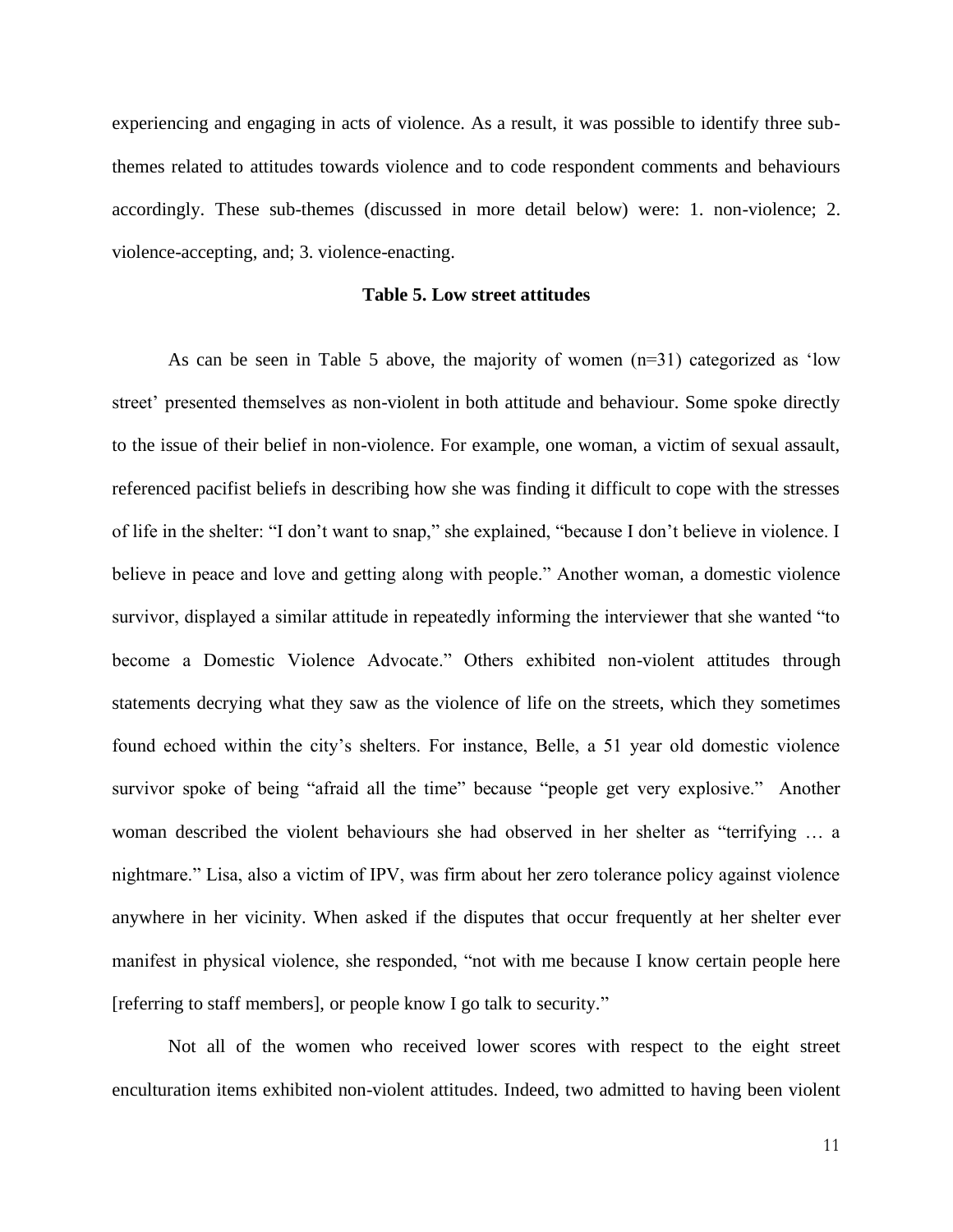themselves. One of these women was Rikki, the IPV survivor who laughed when describing an incident in which she shot at her former husband. Another was Meredith who, when asked if she had ever been in jail, acknowledged having been arrested for IPV. She described her arrest as follows: "I went to jail because the guy I was with, when I was with him … he wanted me to stay with him. He was on the streets. He wasn't doing nothing. He didn't want to work. I was hitting him, so somebody called the cops." She opined that she was entitled to hit him because "he used to slap me before."

# **Table 6. Medium street attitudes**

'Medium street' participants presented a diverse array of attitudes towards violence. Various attempts were made to identify discernable patterns demonstrating links between, first overall scores women received and views or behaviours, and then between individual items and expressed thoughts or behaviours. None was clearly identified<sup>v</sup>. What the scoring did reveal, as can be seen in Table 6 above, is that thirteen of the women  $(n=13)$  presented themselves as nonviolent, again, typically through words that decried the violence they experienced around them. An example of this was found in the words of a newly sober 53 year old woman, Melanie, whose family became homeless when they abandoned an apartment in a dangerous housing block following a shooting. "They always had arguments and fighting and something going on. My kids didn't even like going out of the house at that point. The last straw was when the guy got killed out front of the building. We were like, 'we gotta go.'" Similarly, Jewel, a woman living in one of the Skid Row shelters noted her fear of the violence on the streets outside, "they had a big fight out there the other day and it got me real scared!" As a result, she stays inside the shelter as much as possible.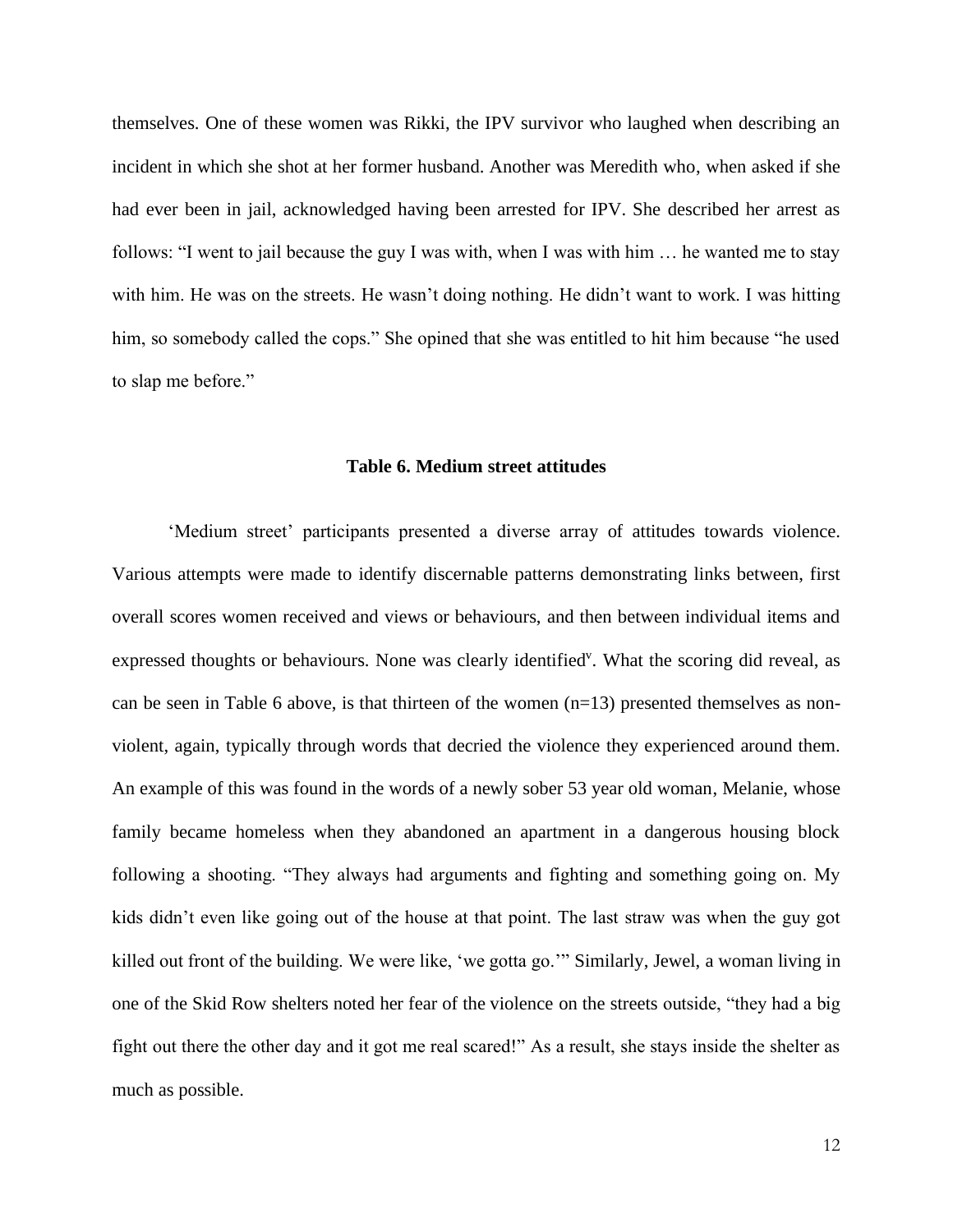Some women in the medium street group spoke in ways that suggested they were willing to accept violence as part of 'street life.' One was a woman whose former partner was 'an enforcer' in a Latino gang. Although Alicia herself was not directly involved in gang activity, she knew of his role in the gang and remained with him until "they got him for kidnap and stuff." The relationship only ended, she said, when she decided that she did not want to wait for him to be released from prison. More frequently the appearance of accepting violence as part of street life was evidenced in how women spoke of their feelings toward the violence they themselves had experienced. A notable instance was found in the words of Carina, who had been sexually assaulted by one of the members of her street community. She described the experience as follows: "I got choked out. My teeth got cracked. I got raped. And I went with it. I was like, 'pussy is all you want? Alright. Woo hoo. Then get the fuck out of here.' I never intended to give him any. I never intended for it to be that, period." When asked how she responded afterwards, she simply replied, "I got over it."

Rikki was not the only individual to acknowledge having fired a weapon at a partner. Among the medium-street participants were several women who had themselves been violent towards others. Shonda, a 54 year old woman who has been homeless off and on over the past 25 years, was an example from this group. In response to a question about how she dealt with physical abuse by an ex-partner, Shonda replied:

A: I bought a gun. I was tired of getting beat up. Back then it was easy to get guns. I bought a shot gun. I was getting ready to have my baby and the day of the baby shower he came and kicked the door open and I shot at him. If it wasn't for this lady, my neighbour, grabbing the shotgun up, he'd have been a dead person [slaps her hands together to mimic the sound of shots].

Q: You must've scared the shit out of him.

A: I asked him how he wanted to go home to Ohio to his mother. In a wood box or on the bus with nothing to eat for 3 days? So, he chose not to eat for 3 days.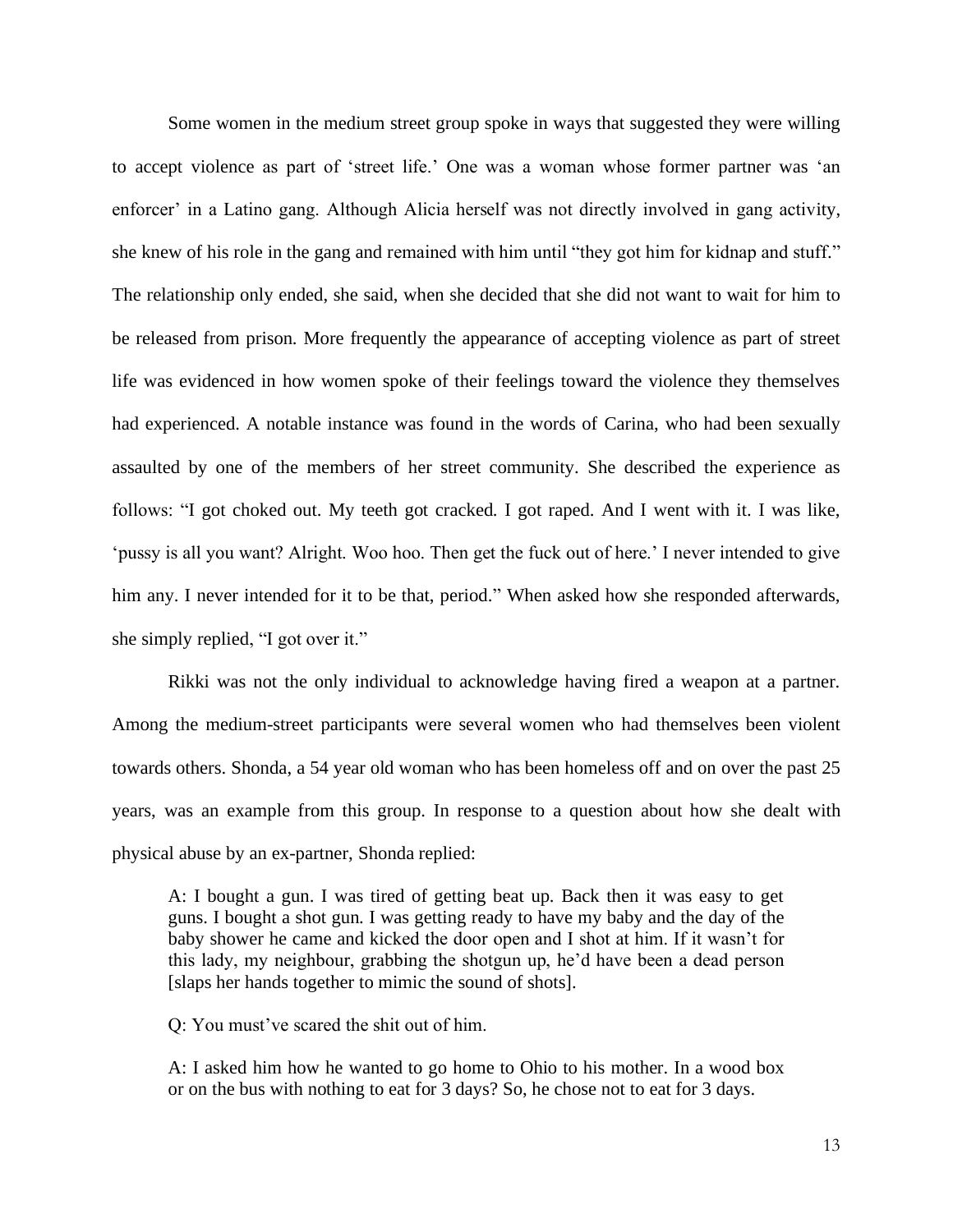Shonda then revealed that her ex-partner had contacted her recently about getting back together. "The thing is he's sick. He's had back surgeries, tubes in him." "'If you come out here," Shonda says she told him, "'I will push you out of a window.'" Marisol, a 58 year old woman who had been homeless for nine years after living in various crack houses, repeatedly advised that she would "beat any bitches" who 'disrespected' her.' To illustrate, she told a story of being accused of stealing by her former roommates. "I told them," she said, 'I'll see you outside and I'll beat the hell out of you and I'll show you a little bit of manners. Don't ever talk to me like that again.'" To emphasize her point, she added, "I don't let no bitch in here [her shelter] disrespect me. I'm not going to stand there and argue with them. I'm going to slap them around." These were not idle threats: Marisol had earned a reputation for fighting and was known to be connected to one of the local gangs.

### **Table 7. High street attitudes**

In the 'high street' group, the women were overwhelmingly likely to exhibit signs during the interview of both an overt acceptance of violence as a part of life and a willingness to enact violence against others (see Table 7). Indeed, only two women (n=2) in this group did not cite an episode in which they had enacted violence, and one was an individual who otherwise manifested an acceptance of the use of violence by others. The exception was Aisha, a fifty-three year old African American woman who had spent years living on the streets, addicted to drugs and surviving through sex work. Asked whether she had ever been involved gang activity, her response was immediate: "No, thank God." While discussing the victimization women experience on the streets, Aisha made it evident that she had no interest in following street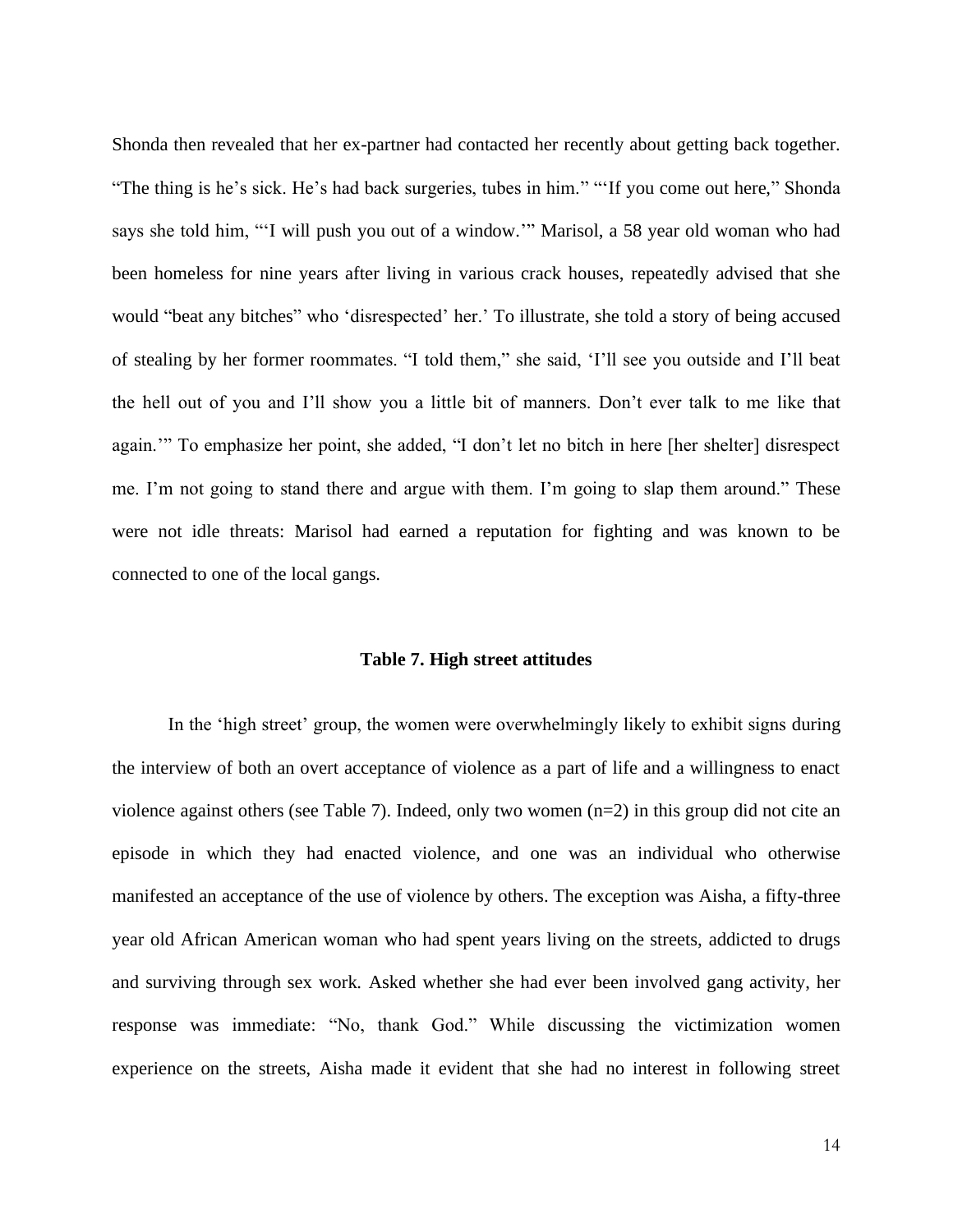norms, which sanction retaliation while prohibiting 'snitching'. "I wouldn't even settle for it," she said referring to the dangers women face on the streets, "I would go to the police station."

The second woman in this group who did not cite an episode in which she had used physical violence was Joelle, who otherwise offered statements and stories indicating an acceptance of violence as a normal part of street life. Having kicked her own drug habit some sixteen years earlier, Joelle had spent years in and out of prison, earning a living on the outside as a drug dealer. In discussing the violence associated with dealing, she casually referred to situations in which "another drug dealer would've beat somebody down." While Joelle did not admit to having enacted violence herself, she was forthright about other ways in which she enacted street code, particularly through her use of physical intimidation. During her periods of incarceration she engaged in intensive body building with the result that, "I built something like a man's body. I could be intimidating. Very intimidating." On the street, Joelle consciously uses her size to her advantage: "down here, I'm intimidating … that's something that suits me fine. That's necessary down here. Nobody gonna talk crazy to me."

More typical of the participants in the 'high street' group were women who openly acknowledged their willingness to use violence. One of this group was a 22 year old gang member, Valeeta, who was proud of her mode of initiation into her gang: "I did get jumped, but I'm a fighter so it really didn't faze me." Within the walls of the shelter, Valeeta was making a conscious effort to curb her aggression, by avoiding "females or people my age, because it's too much drama and it's like the way my temper is, I'd be liable to going to jail for hurting somebody." A 30 year old former drug dealer, Tawny, spoke of "gang-banging" with associates in the local Crips, a street gang to which she had once belonged. Her experiences included having "been in shootings" during turf wars and retaliatory strikes. At first she acknowledged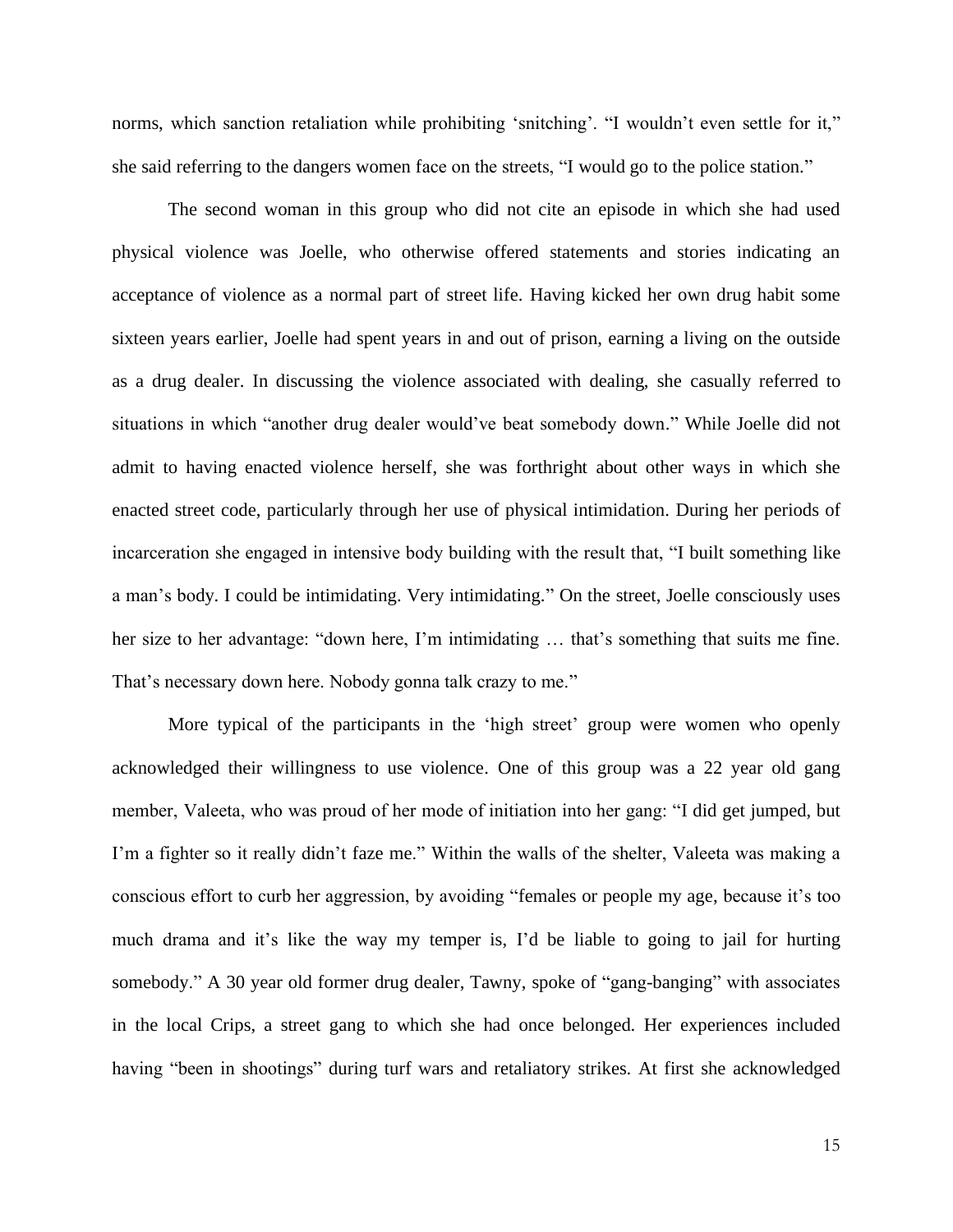having "been in a car when they all pull out the guns and drive by." Tawny subsequently admitted to a deeper participation in drive-by shootings: "I've done it." In prison, she also "did some hard time" after a physical altercation with a correctional officer. When asked what she went to prison for, Kelly, a drug dealer replied nonchalantly, "Violence. The first time it was terrorist threats. The second time was assault to do GBH [grievous bodily harm]." A former drug dealer, Cindra, appeared amused over the fact that "the really bad stuff, I never got caught for." When asked what was "the worst of the really bad stuff" entailed, she replied, "Uhm ... manufacture [sic] drugs … uhm, and then, the other one was, assault with a deadly weapon with intent to do bodily harm. I did do that, but they let me go [shrugs]."

#### **Peeling back the layers**

Based on the preceding analysis it would appear that there is a relationship between levels of street enculturation and a woman's willingness to accept violence as part of street life and/or to engage in acts of violence. However, further analysis of the interviews of those categorized here as 'medium-' or 'high street' reveal a significantly more complex picture. Many of the indicators earlier in the interview that suggested these women were casually accepting of violence were subsequently contradicted by later statements in which they revealed the emotional toll that the violence in their lives had taken. As a result, it became evident that many of the women had been 'fronting' – that is, adopting the tough guise privileged on the street – when in reality they had been deeply traumatized by the violence they experienced and saw around them.

Tamara was one of the first interviewees who, as a woman deeply involved in street life, revealed the extent to which she was suffering mentally and emotionally as a result of the effects of violence. Twenty-one years old, Tamara was on parole having just been released from

16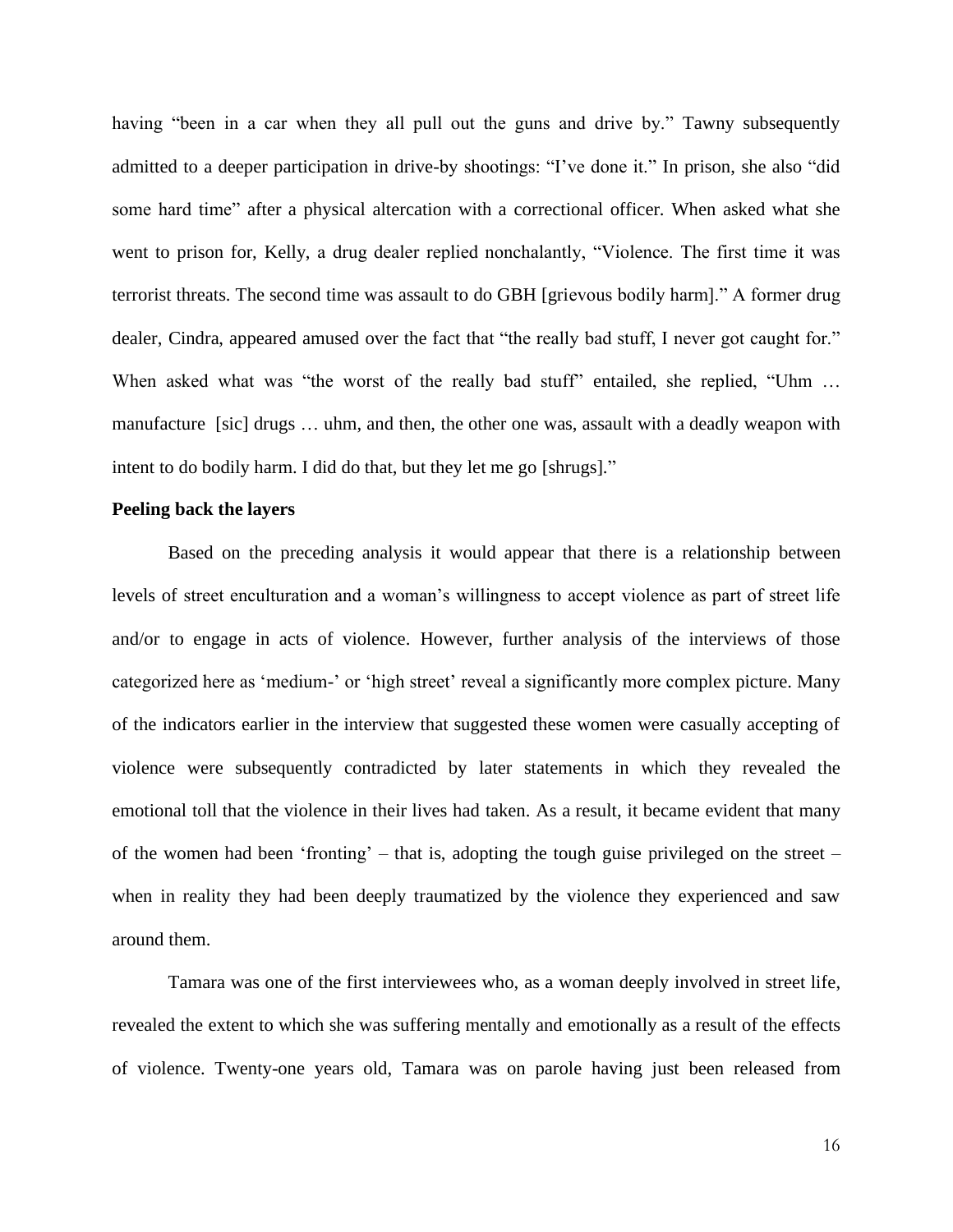Chowchilla prison for stealing a car. Her arrest record included robbery, auto thefts and several probation violations. At the beginning of the interview, she was cool and wary, revealing little. As she grew more comfortable, she let her guard down, and, when asked if she had any interest in going back to school, began to cry softly. In response to the question, she said, "I'm doing this all on my own. I'm only 21 and I'm tired. I feel like taking my life already. I get choked in my sleep down here. I got spit on by a guy. I got knocked out … and everything I got now I hustled it up on my own. [crying] I'm tired. I'm tired of everything. This world is really fucked up."

Carina, who makes her living selling water on the streets, is also well enmeshed with street life, having first become homeless shortly after she was released from foster care. Having been physically, sexually and emotionally abused as a child, Carina had not only been sexually assaulted a few years ago, but has been repeatedly threatened with physical violence by males. She spoke openly about a recent event in which she had lashed out when triggered by being touched without her consent: "I totally reacted without thinking. I turned around and grabbed homeboy by the throat. 'What the fuck? Don't touch me.' He was like, 'I was just trying to get your attention.' Then he responded, 'I'll beat you down like a man. I don't give a fuck. Look me in my eye.' 'I'm looking you in your eye. Don't smack my ass.'" When subsequently asked if she sees herself as a strong individual, she replied in the negative:

[shakes head]. Strength comes from not allowing things to affect you. Things affect me. Physically strong? To a certain degree. Because you have to carry your weight. Emotionally? You have to be numb. There is no strength in emotions. It's not that it's a disgrace or a dishonour to cry, but it's a last resort. It's like one of those things … I can't do this anymore. Whatever I can't do, I'm gonna cry. Just like a little bitch.

Tamara and Carina were hardly alone. In relating the details of her life, fourty-four year

old Annie spoke of having survived parental abuse, being thrown out of her house at 12, having been gang raped at 14, followed by years of violence through being associated with street gangs.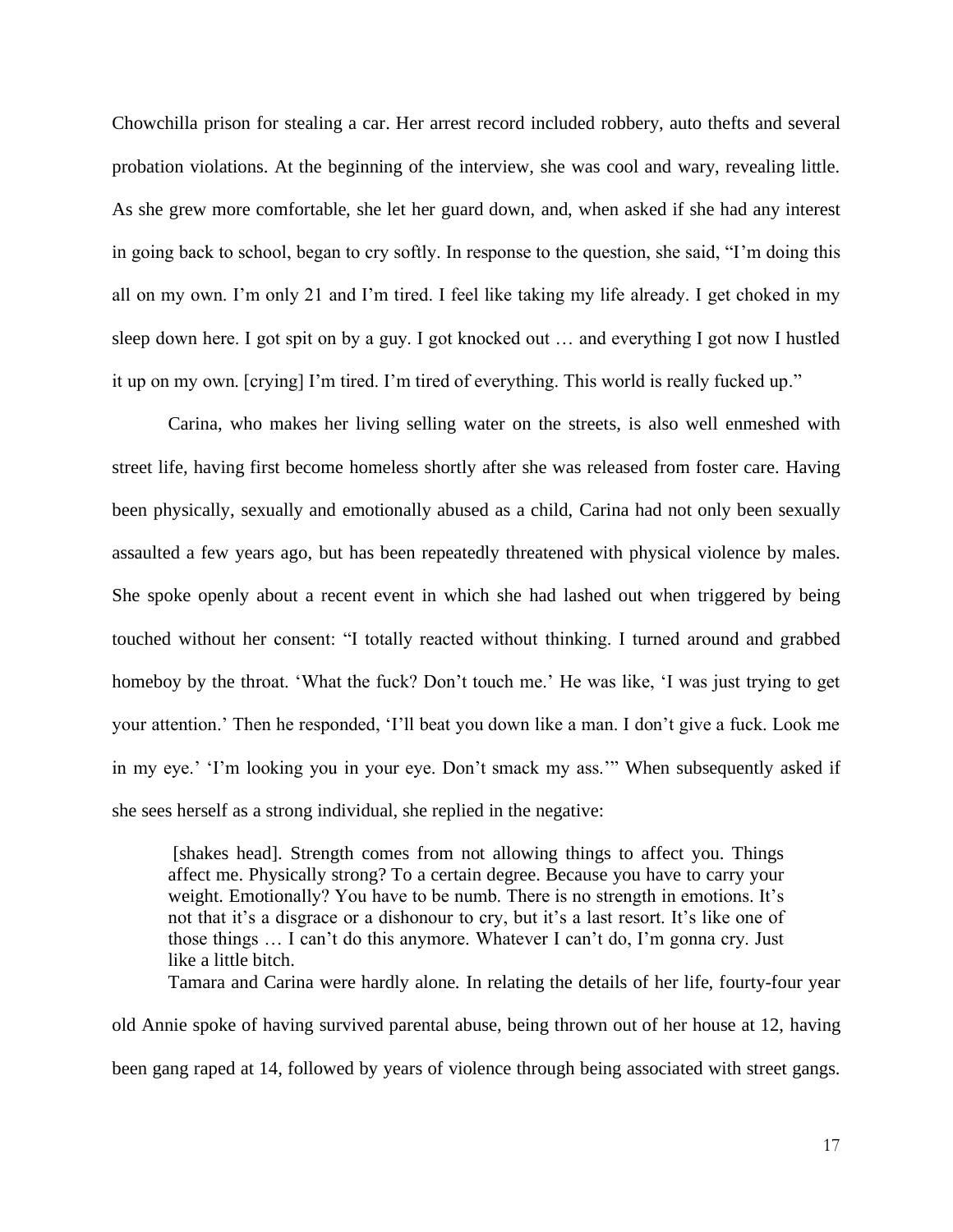Her arrest record for drug-related offences was long, and she estimated she had been "in county jail probably all together three years." In describing the years she spent 'gang banging,' she said, "I watched a girl associated get her brains blown out right in front of me." Despite the cool exterior she projected, Annie acknowledged the toll that years of violence had taken on her: "I've witnessed a lot and experienced a lot against me, and other people. I've ... too much. It's all coming back to haunt me now." Although much younger, Cindy had a similar background: "22 years old, you'd thing okay she hasn't even started living. [But] it's been a long road, foster care, gang banging, all that." When asked about how she copes with memories of the past, she responded, "To be truthful … I haven't coped ... I've always been the type to push it to the back … but at the end of the day, that pain, that thought is still there ... I mean there's days where it won't bother me at all and then there's days where I'll break down crying." When Joelle, the recently paroled drug dealer, was asked if she had ever witnessed violence as an adult, she replied laconically, "yeah, me." Later in the interview, she acknowledged the fragile emotional state underlying the tough shell she chooses to project: "I just have to get myself together [crying]."

In many respects Kat is the epitome of a woman who has survived years of street life. She exhibits a cool, tough demeanor, remaining largely calm and unflappable during a series of questions about the forms of victimization she has experienced as an adult, victimization that includes sexual assault. When asked the types of charges that have landed her in and out of jail, the former drug dealer laughed, "Where do we start at? You want to know everything I went to jail for? First off, it started with tickets. Then I went for attempted murder. My last one was for criminal threats with a firearm." It is only in response to an interviewer's remark about her calm exterior when discussing the violence she has seen and experienced that Kat lets down her guard: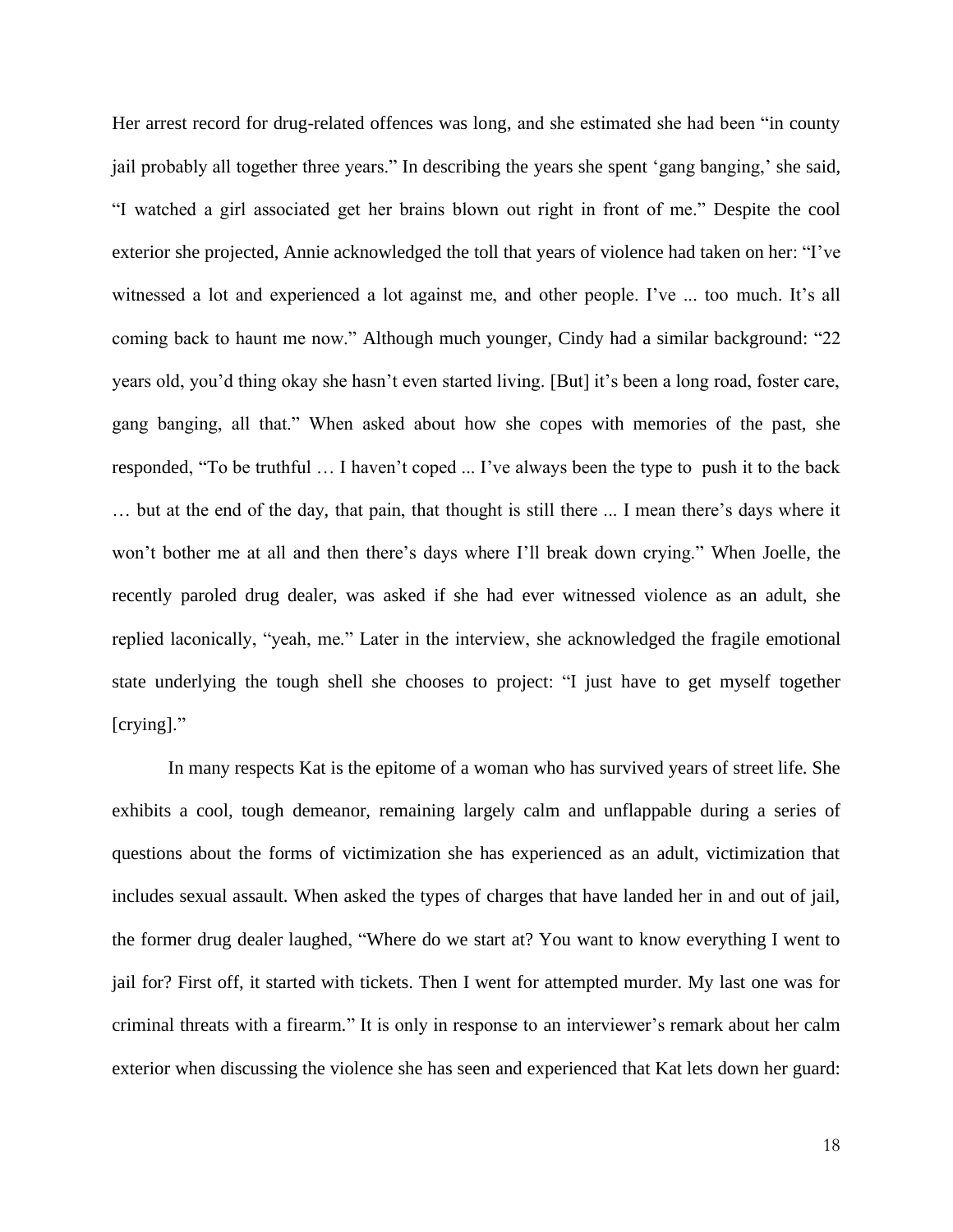"I seen a lot of stuff in my life. I wouldn't even say I had scars. I would have wounds. That's what I would call it: open wounds."

### **Other indicators of distress**

As may be recalled, the focus of the larger study from which the present paper is drawn was on trauma and resiliency formation in the lives of homeless women. In relation to the latter, the interview guide contained a number of questions about coping strategies, including one that asked whether participants were presently utilizing mental health services and/or had done so in the past. In answering this question, women often cited feelings of post-traumatic distress they were dealing with, such as depression and anxiety, or referred to mental health diagnoses they Participant responses to this question thus provide another means by which we can see the toll that exposure to violence has had on women whose participation in street culture might lead them to 'front.'

Among such women was Yolanda, a 61 year old woman who had spent decades associating with gangs and who continued to maintain an active connection to one local gang through her son, a member. Yolanda, whose presentation of self was as an individual who was as tough as nails, shared several stories of violence she had observed or participated in. One such story involved a shooting at a party and her role in disposing of the gun. Another incident began with the recent drive-by shooting of a friend. Using her connections, Yolanda helped the deceased's friends and family members by contacting acquaintances to stage a retaliation shooting. Describing the latter, she said simply, "the problem was taken care of." Despite her nonchalant demeanour while sharing these and other violent stories, Yolanda subsequently revealed the toll that life on the streets had taken: she has been diagnosed with Post Traumatic Stress Disorder (PTSD) and goes through what she described as "little stages where I have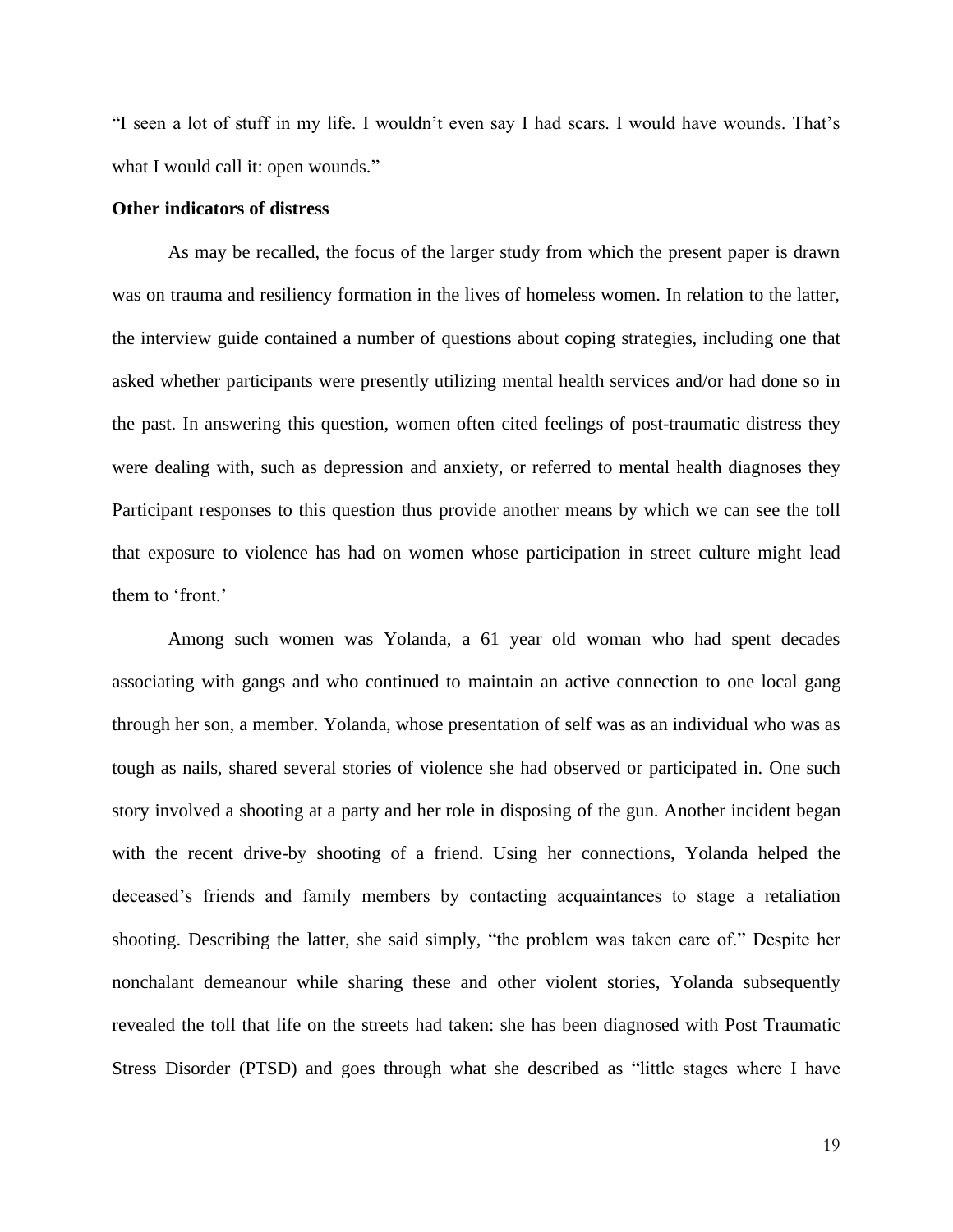meltdowns." The cause of these 'meltdowns,' she said, is "everything … it runs together." Selina, a former drug addict and gang member who admitted to having physically assaulted both her partner and her sister, was also suffering from PTSD as a result of a rape. Khadija is yet another woman diagnosed with PTSD. Having grown up in in a neighbourhood controlled by the Crips, and within a family with gang ties, she recalled a life of being surrounded by the violence of gangs and drugs. An admitted 'fighter' willing to get into physical altercations with other women, she said of herself, "I'm used to seeing blood and violence." While describing a situation in which a man was murdered in front of her over drugs, she shrugged, "it didn't really impact me." Despite this apparent indifference, Khadija has, however, been deeply impacted by violence. She was sexually assaulted and has been diagnosed with PTSD: "I'm post-traumatic stress due to the rape," she explained.

Other participants spoke of having either been diagnosed with clinical depression or of struggling with feelings of depression for which they had not sought therapeutic assistance. Carina was one of the latter. While answering a question about surviving on the streets for as long as she has, she replied, "at some point you get really tired of being strong, so you shut down. For a while, I was in a funk. I was in a real bad funk. I couldn't even describe to you some of the things I've seen … that fucked me up really bad." Ariel, who stabbed her ex-boyfriend and laughs about fantasizing about killing her current boyfriend, repeatedly described herself as 'tired' and having a low mood. During the interview, she revealed that she recently came off the street – where she had been sleeping in a tent on the city sidewalks for years – and into a shelter, specifically so that she could access mental health counseling.

Janine, a victim of intimate partner violence, was sexually abused as a child. She has spent years struggling with addictions to alcohol and crack cocaine and has been diagnosed with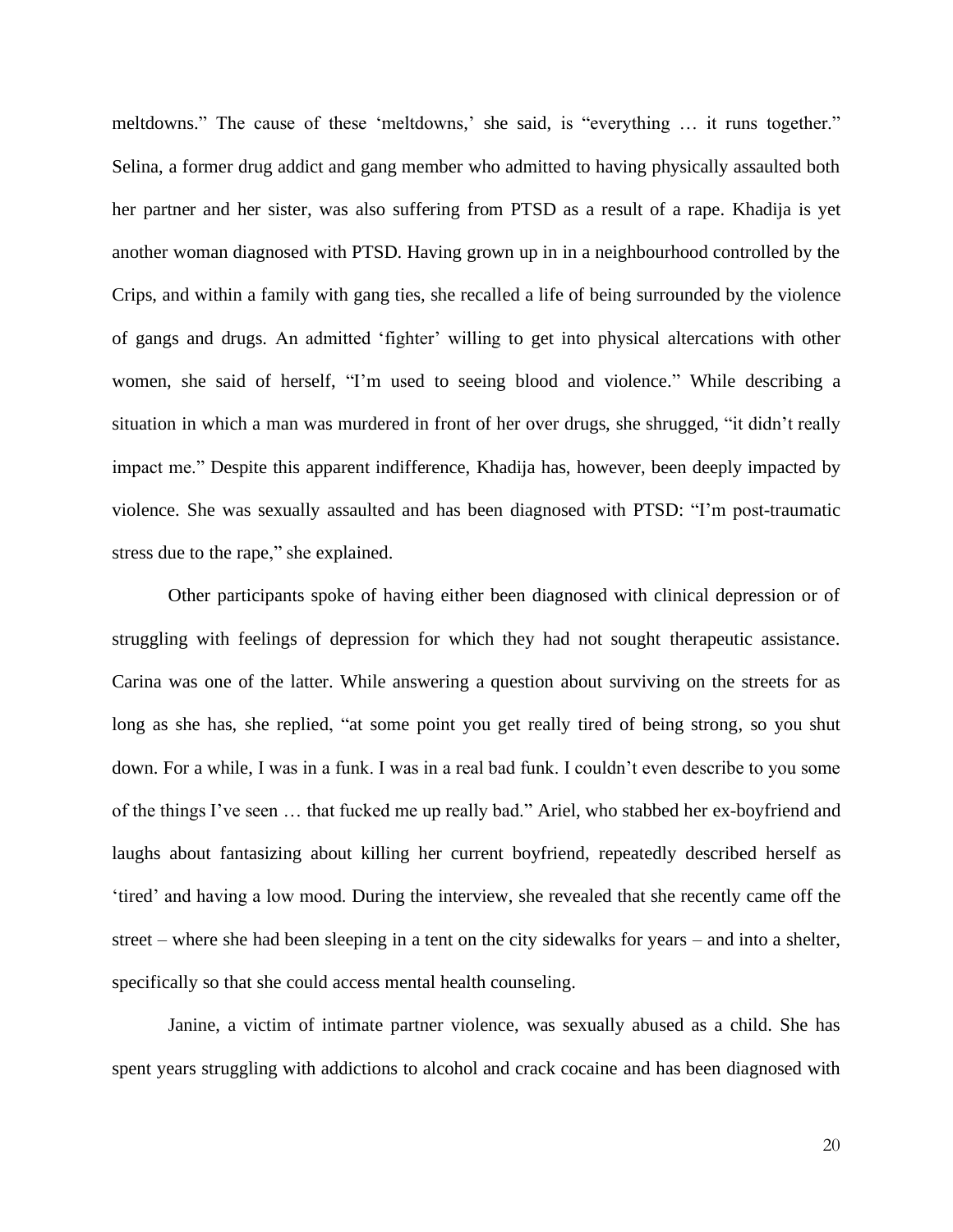both bipolar disorder and schizophrenia. Although she did not directly relate stories indicating that she had herself been violent towards others, her openly expressed violent feelings toward someone she felt had wronged her family. While the expression of these sentiments may have simply been posturing, or angry words with no intention behind them, they were sufficient to convince a parole board to deny her an early release. "I think that's why they kept me an extra year," she said, "'cuz I said I was going to cut his dick off, his nuts, everything!" Memories of the violence in Janine's past frequently overwhelm her. As a result she has bouts of what she described as the "fuck its," episodes of severe depression during which she does little but "procrastinate on everything in life but dope."

### **Discussion**

In the late 1980s, social scientists began to draw attention to the ways in which young, impoverished men, predominantly from African American and other ethnic minority groups negotiated the inner-city violence within which they found themselves. In response to that violence, they developed what has been termed a "poor-man's masculinity" that embraced intimidation and aggression as legitimate social responses when alternate social resources were unavailable for them to draw upon in resolving conflict (Jones 2008: 78). This form of masculinity was embodied within a set of prescriptions referred to as the 'code of the street' (Anderson 1989). Despite the fact that women and girls also inhabit the same social and physical spaces known as 'the streets,' and are also subject to many of the same social and cultural constraints as young males, relative to their male counterparts their lives are less frequently the subject of sociological inquiry (Jones 2008; author cite; Miller 2008). The present study is intended to improve our understanding of how women in street-based cultures process the violence that often surrounds their lives.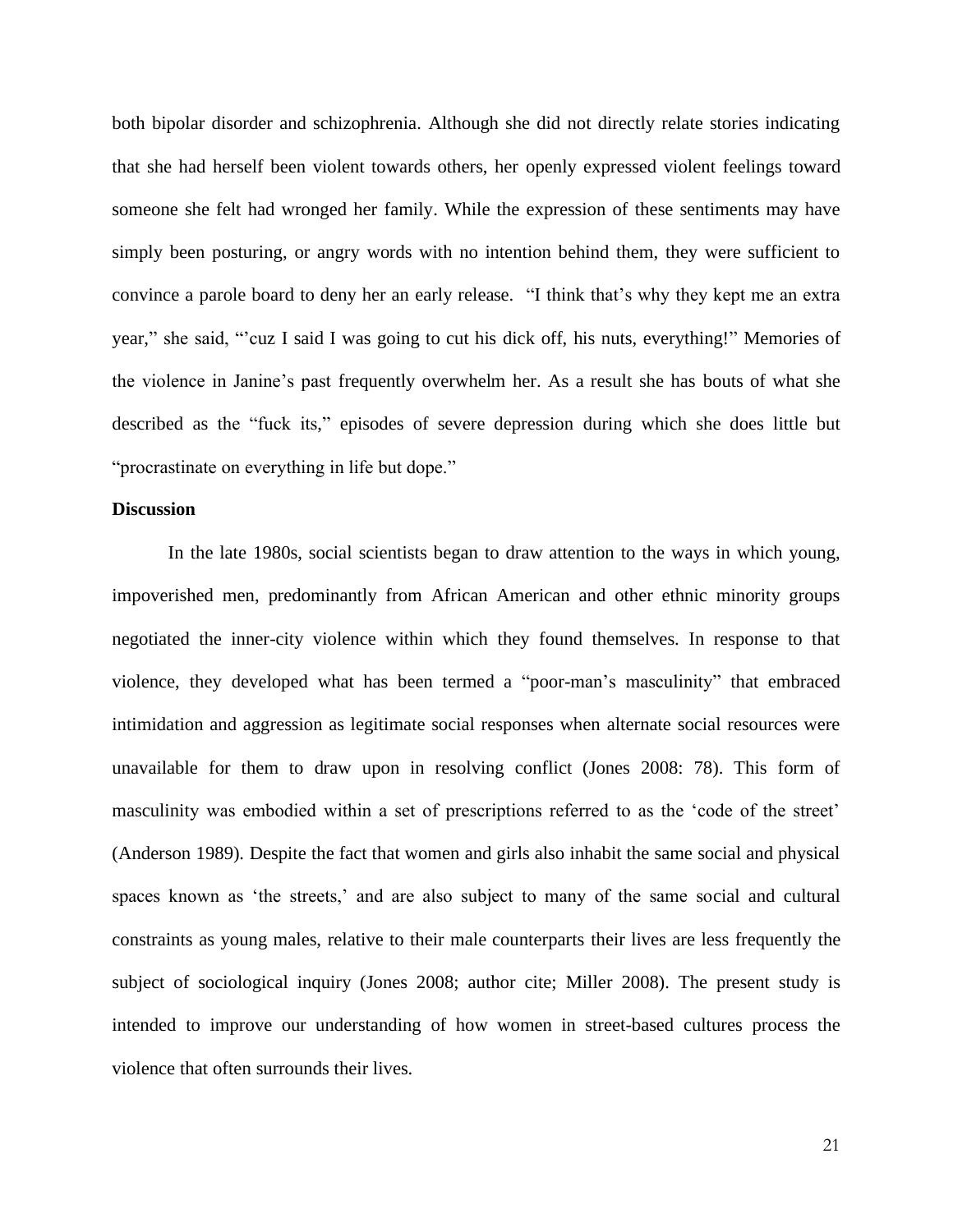Through the preceding pages, this paper offered an exploration of the role that street enculturation can play in how influencing how homeless women speak about violence to outsiders. To the extent that women with higher levels of street enculturation were more likely to speak positively about the use of violence, as well as to cite instances where they had enacted it upon others, the findings of this study accord with previous research that shows that some women living within street-based cultures – typically those who are most street enculturated – adopt key tenets of the code of the street in order to conform to local normative values (Anderson 1999; Mullins and Cardwell-Mullins 2006). Careful examination of their stories reveals, however, that tough and/or aggressive posturing is often evidence of engagement in activity well-known within street cultures: fronting. In essence, women frequently adopted a tough persona and it was this persona they initially presented to the interviewer. Only later in the interview, when rapport was established, that the participant felt more comfortable sharing with the interviewer a fuller sense of who they are, their actual attitudes toward the violence they had seen and experienced and the impact this violence had had upon them.

Previous studies have presented fronting as a prescribed act within street cultures aimed at reducing one's risk of victimization (Jones 2008). In line with this literature, this study also found that several of the women fronted in order to render themselves as less of a target for violence in the streets. Joelle, the former drug dealer who consciously built up a muscular physique in order to be more intimidating, represents a case in point. However, fronting among study participants was also seen to serve another purpose: it allows women impacted by violence to emotionally and psychologically shield themselves from the effects of their victimization, and/or from the violence they had witnessed or themselves perpetrated. This psychological barrier was erected through 'distancing' language, gestures and behaviours that minimized both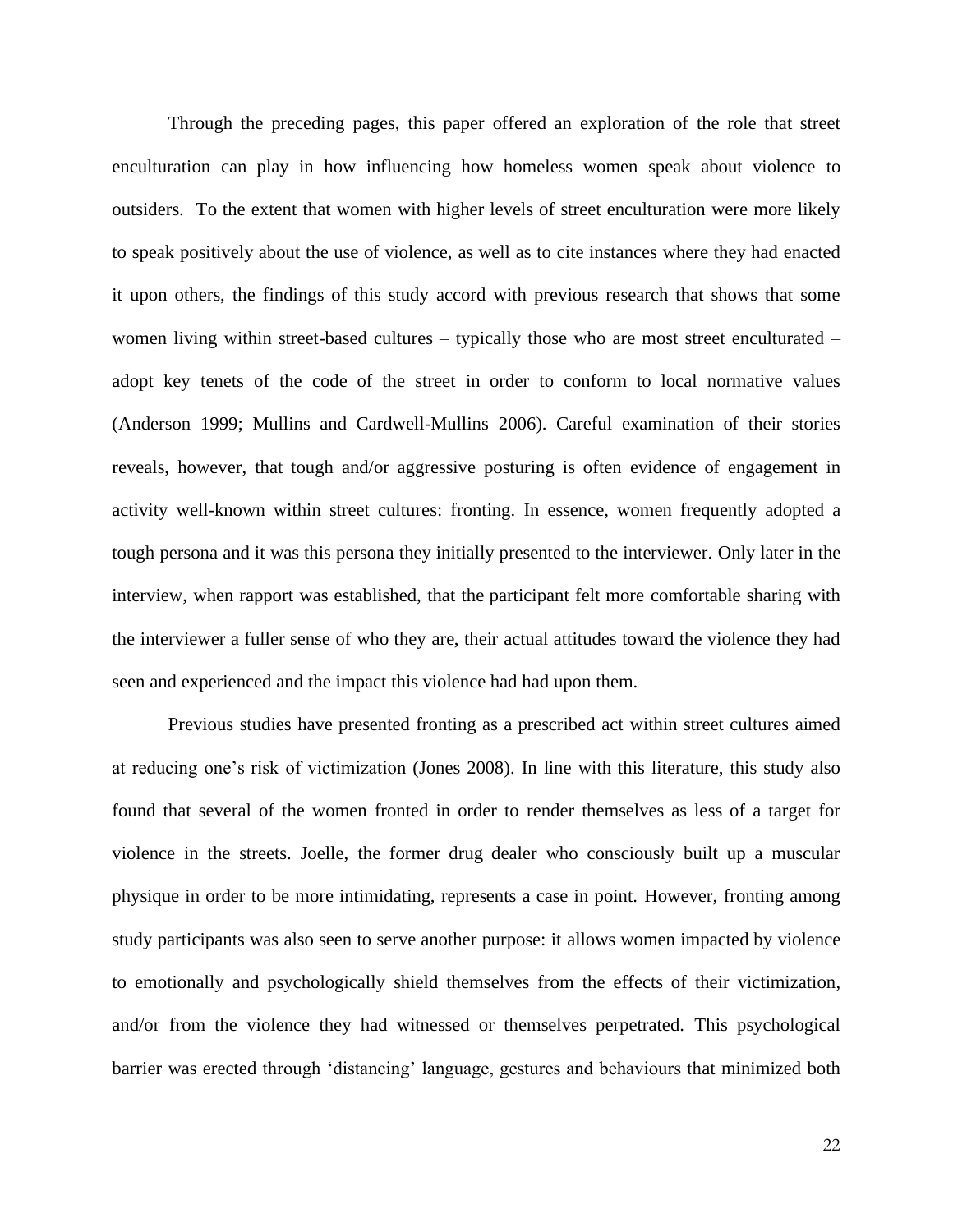the violence and its effects – a phenomenon referred to by Grundetjern and Sandberg  $(2012)$  as 'emotional detachment.' Examples of such distancing include Rikki's laughter when describing her shooting at an abusive husband and Carina's dismissive reference to her sexual assault as being about the rapist "wanting pussy," and as something she just "got over."

This paper also offers empirical support for the position that there is a need to contextualize both women's acceptance and use of violence in the streets, and their presentations of self when discussing that violence. There is a tendency in mass media and other popular accounts to paint such women as 'pathological creatures', while conveniently ignoring structural and cultural factors that render violence not only a viable solution to addressing one's problems, but sometimes a necessary act (Dunlap et al. 1999; Jones 2004; Ness 2010). It is not coincidental that Rikki, Meredith and Shonda, among other who were seen to be both accepting of violence and willing to enact it, drew on violence in response to situations in which they had been repeatedly battered and/or sexually assaulted. Like other women, such as Yolanda, they had little faith in the ability of social institutions to keep them or their loved ones safe, and thus they relied on themselves or, in the case of Yolanda, turned to the streets for justice and/or the neutralization of a threat to their physical safety.

While it would be easy to be disturbed by the fact of individuals speaking casually, sometimes laughingly over acts of violence, the reality is that most of these women were anything but untouched by their experiences, a position supported by two key sources within the data. The first is the distress participants manifested when they had dropped their guards, as evidenced by Tamara's suicidal despair over the various traumatic experiences she had endured and by Carina's feelings of weakness over her inability to remain numb, and thus untouched by episodes of sexual and physical assault. The second indicator that women were not nearly as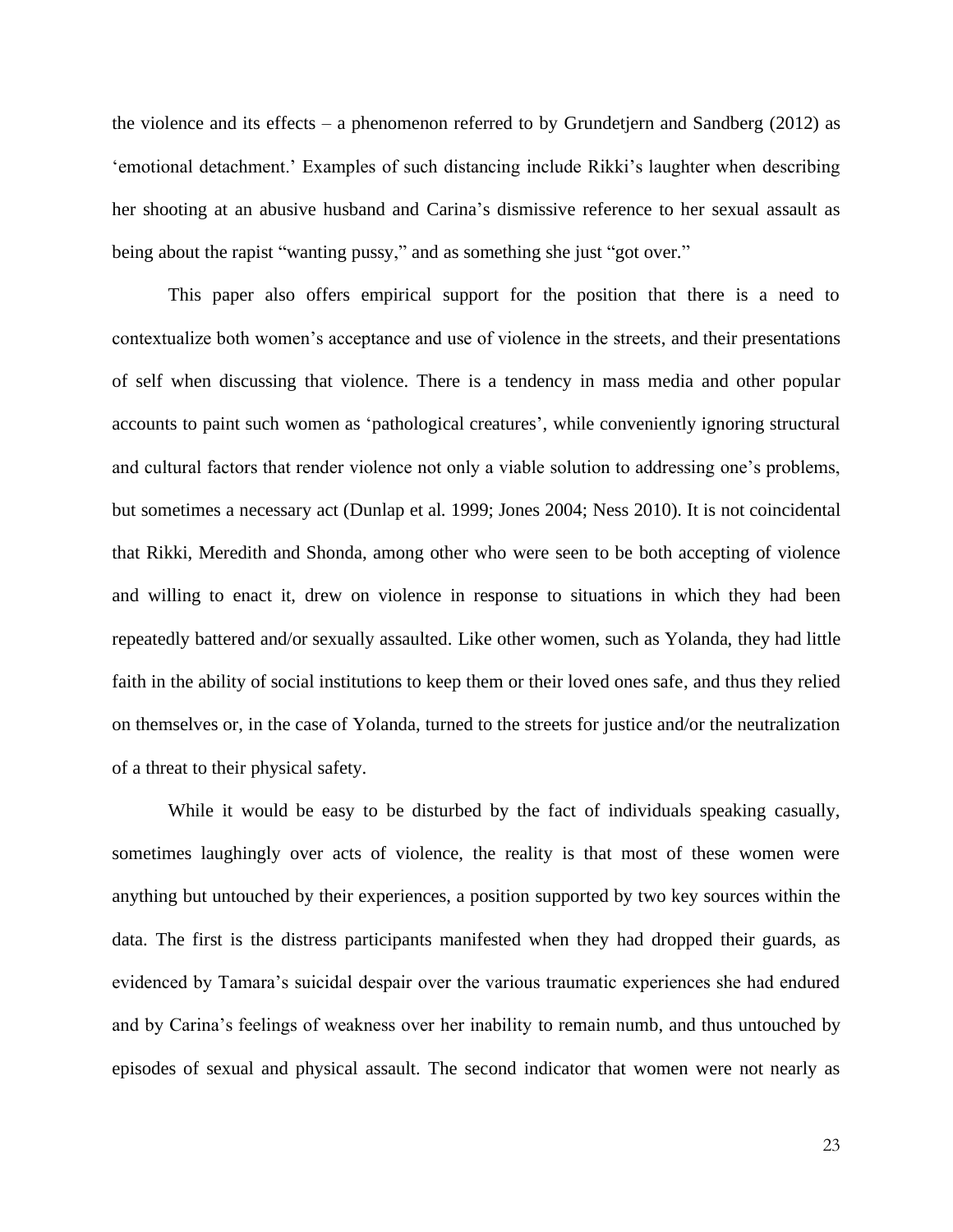impervious to the effects of violence as they had first appeared were the symptoms of trauma they manifest. Women, such as Yolanda and Khadija, had been diagnosed with PTSD, whereas Carina, Janine and Ariel acknowledged struggling with depression.

While much has already been said within the literature on the role of street norms in directing individual and group behaviours, significantly less has been said about how individuals within and across street-based populations generally (see Rich and Grey 2005), and homeless women particularly (author cite), process violence and live with it not only in their environs, but in their lives. This paper thus represents something of a departure by highlighting the fact that the relationship street-based women have to violence is significantly more complex than they may let on to others.

In closing, it should be noted that the present paper is not without limitations. One consideration is the possibility that low street women and/or some medium street women hid or minimized their actual views on violence in order to gain interviewer acceptance or avoid perceived judgment by the interviewer – that is, they wanted to be seen as conforming to wider social views of interpersonal aggression. Further, there is also the issue of sample size. Although the number of interviews drawn upon for this paper represent a respectable size for qualitative work of this nature, future research in this area could benefit from the inclusion of both quantitative and mixed-methodological studies with larger sample sizes.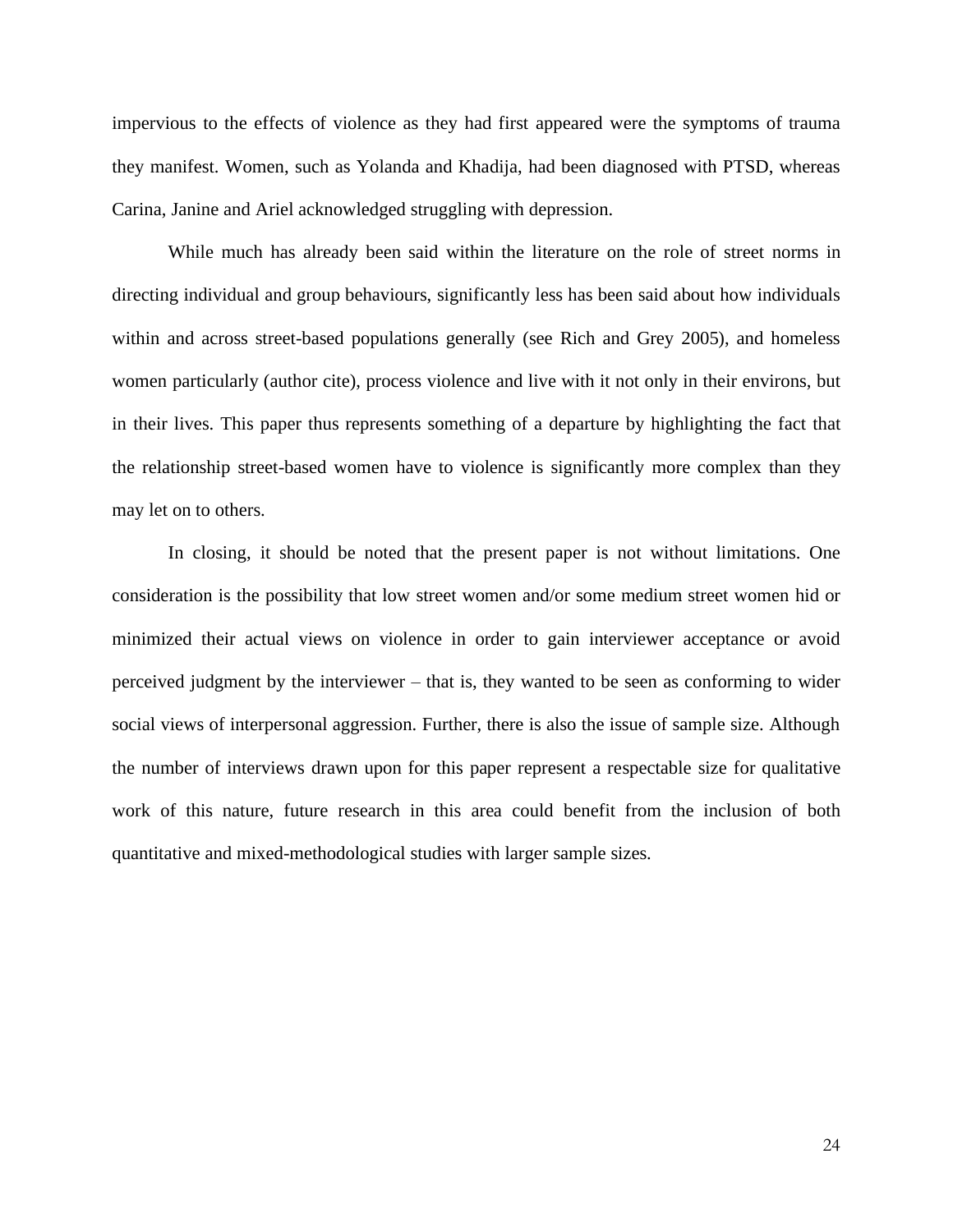# **References**

- Anderson, E. (1999) *Code of the Street: Decency, Violence, and the Moral Life of the Inner City*. New York: W.W. Norton.
- Anderson, E. (1994) ""The Code of the Streets'. *The Atlantic Monthly*, 273, 81–93.
- Anderson, R. (1996) "Homeless Violence and the Informal Rules of Street Life." *Journal of Social Distress and the Homeless* 5, 369-380.
- Brookman, F., Bennett, T., Hochstetler, A. et al. (2011) "The 'Code of the Street' and the Generation of Street Violence in the UK." *European Journal of Criminology* 8, 17–31.
- Dance, L. (2002) *Tough Fronts: The Impact of Street Culture on Schooling*. New York: Routledge.
- Dunlap, E., Johnson, B., and Maher, L. (1997) "Female Crack Sellers in New York City: Who They Are and What They Do." *Women & Criminal Justice* 8, 25-55.
- Froyum, C. (2013) "Leaving the Street Alone: Contesting Street Manhood as a Gender Project." *Journal of Gender Studies* 22, 38–53.
- Gowan, T. (2009) "New Hobos or Neo-Romantic Fantasy? Urban Ethnography Beyond the Neoliberal Disconnect." *Qualitative Sociology* 32,231–257
- Grundetjern, H. and Sandberg, S. 2012. "Dealing with a Gendered Economy: Female Drug Dealers and Street Capital." *European Journal of Criminology* 9, 621–635.
- Hudson, A., Wright, K., Bhattacharya, D. et al. (2010) "Correlates of Adult Assault among Homeless Women." *Journal of Health Care for the Poor and Underserved* 21, 1250- 1261.
- Jasinski, J., J. Wesely, J. Wright et al. (2010) *Hard Lives, Mean Streets: Violence in the Lives of Homeless Women*. Hanover, Mass.: Northeastern University Press.
- Jones, N. (2004) "'It's Not Where You Live, It's How You Live': How Young Women Negotiate Conflict and Violence in the Inner City." *The Annals Of The American Academy of Political and Social Sciences* 541, 49-62.
- Jones, N. (2008) "Working 'the Code': On Girls, Gender, and Inner-City Violence." *The Australian and New Zealand Journal of Criminology* 41, 63–83.
- McCarthy, B., and Hagan, J. (1992) "Surviving on the Street: The Experiences of Homeless Youth." *Journal of Adolescent Research* 7, 412-430.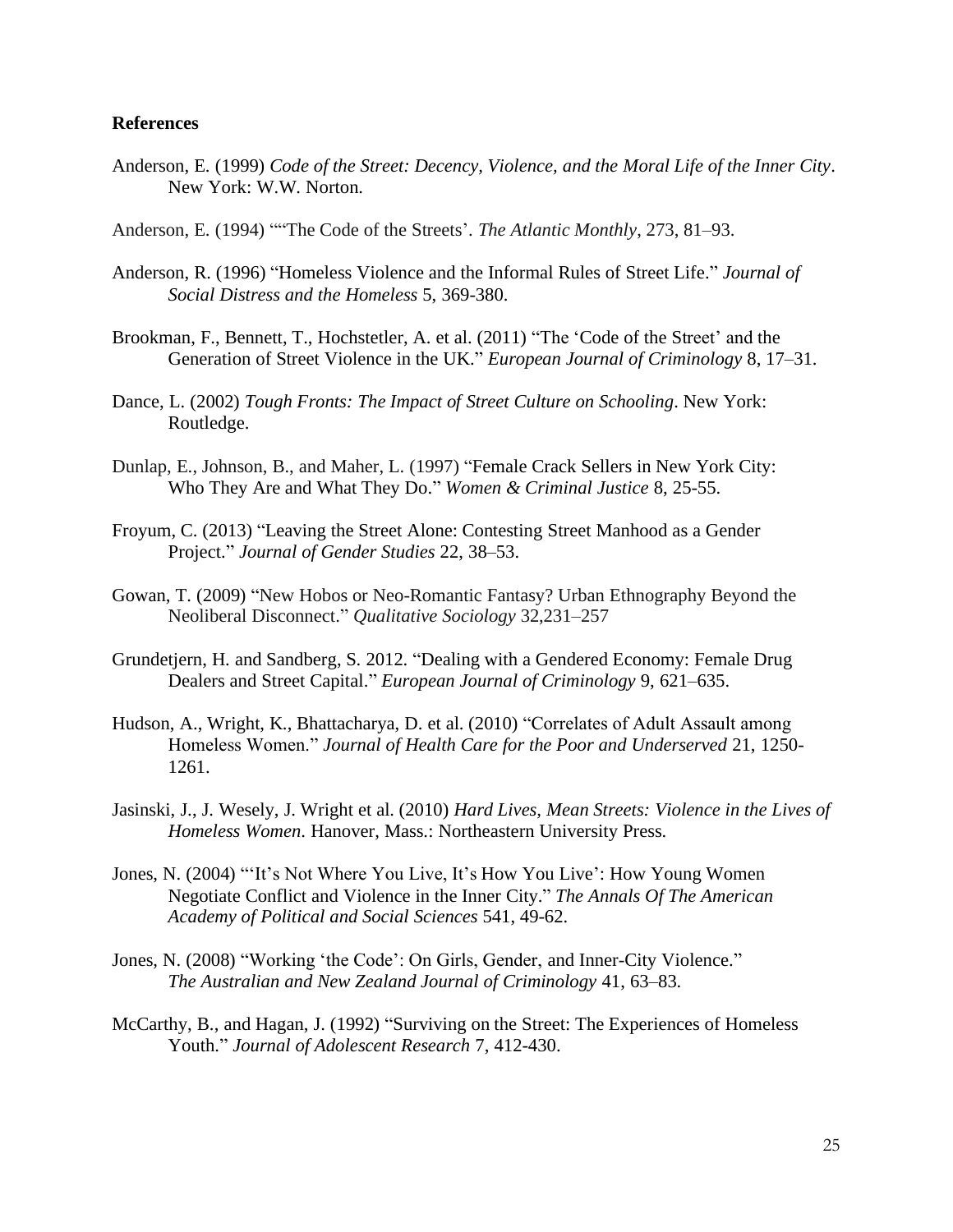- Maher, L. and Daly, K. (1996) "Women in the Street-Level Drug Economy: Continuity or Change?" *Criminology* 34, 465-491.
- Maher, L, Dunlap, E., Johnson, B., and Hamid, A. (1996) "Gender, Power, and Alternative Living Arrangements in the Inner-City Crack culture." *Journal of Research in Crime & Delinquency* 33, 181-205.
- Matsuda, K., Melde, C., Taylor, T., Freng, A. and Esbensen, F. (2013) "Gang Membership and Adherence to the Code of the Street." *Justice Quarterly* 30, 440–468.
- Messerschmidt, J. (2000) *Nine Lives: Adolescent Masculinities, the Body and Violence*. Boulder, CO: Westview Press.
- Miller, J. (1998) "Gender and Victimization Risk among Young Women in Gangs." *Journal of Research in Crime & Delinquency* 35, 429-453.
- Miller, J. (2008) *Getting Played: African American Girls, Urban Inequality, and Gendered Violence.* New York: NYU Press.
- Mullins, C. and Cardwell-Mullins, R. (2006) "Bad Ass or Punk Ass? The Contours of Street Masculinity", *Universitas*, 2. Retrieved from www.uni.edu/universitas/fall06/tocforum03.htm
- Ness, C. (2010) *Why Girls Fight: Female Youth Violence in the Inner City*. New York: NYU Press.
- Nowack, J. (2012) "Sugar, Spice, and Street Codes: The Influences of Gender and Family Attachment on Street Code Adoption." *Deviant Behavior* 33, 831–844.
- Piquero, A., Intravia, J., Stewart, E. et al. (2012) "Investigating the Determinants of the Street Code and its Relation to Offending among Adults." *American Journal of Criminal Justice* 37, 19–32.
- Rich, J. and Grey, C. (2005) "Pathways to Recurrent Trauma Among Young Black Men: Traumatic Stress, Substance Use, and the Code of the Street." *American Journal of Public Health* 95, 816-824.
- Rowe, S., and Wolch, J. (1990) "Social Networks in Time and Space: Homeless Women in Skid Row, Los Angeles." *Annals of the Association of American Geographers* 80, 184- 204.
- Wardhaugh, J. (1999) "The Unaccommodated Woman: Home, Homelessness And Identity". *Sociological Review* 47, 91-120.
- Wenzel, S. Leake, B. and Gelberg, L. (2001) "Risk Factors for Major Violence Among Homeless Women." *Journal of Interpersonal Violence* 16, 739-752.